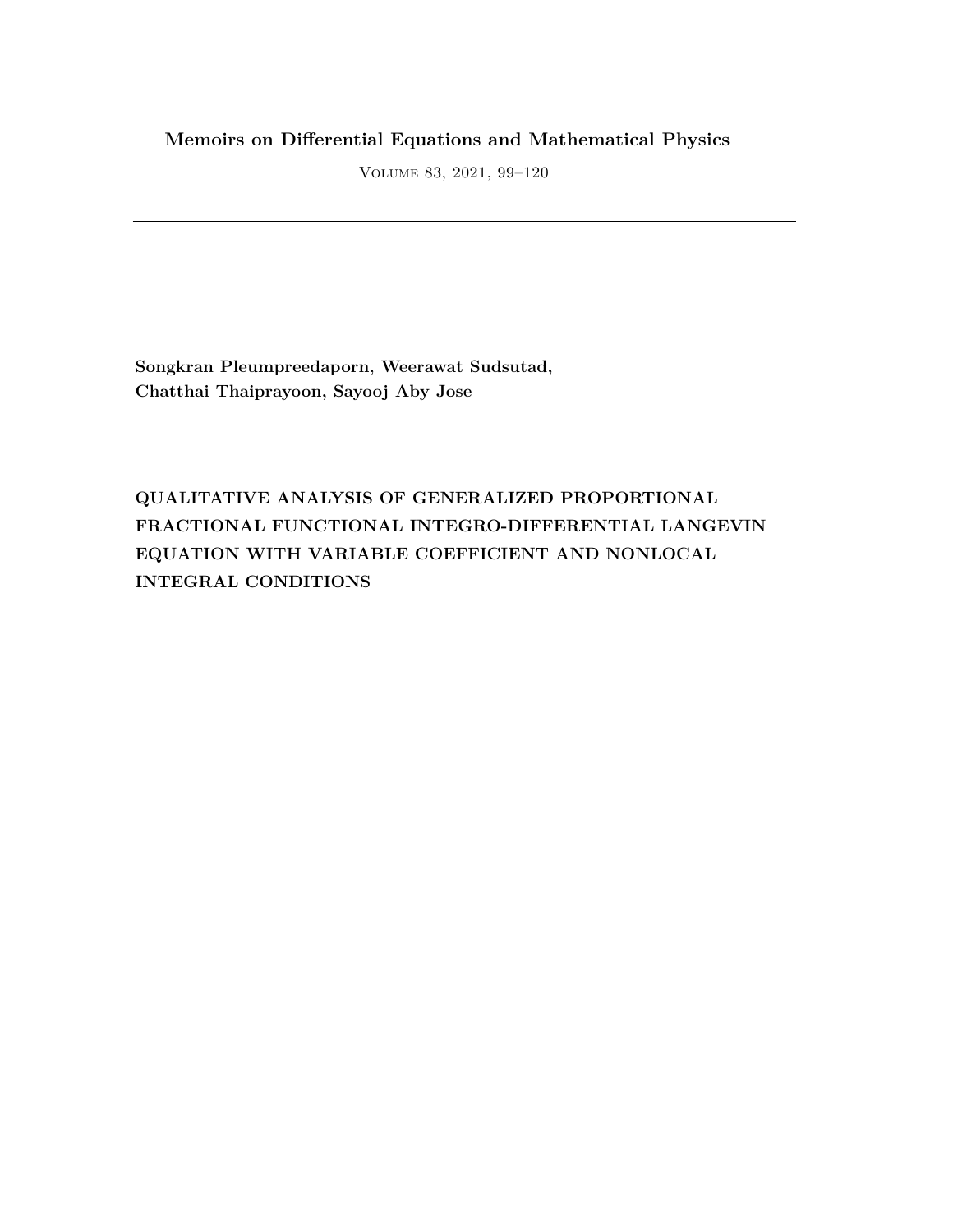**Abstract.** In this paper, the existence and uniqueness of solutions for a nonlinear generalized proportional fractional functional integro-differential Langevin equation involving variable coefficient via nonlocal multi-point integral conditions are investigated by using Banach's, Schaefer's and Krasnoselskii's fixed point theorems. Different types of Ulam–Hyers stability are also established. Finally, an example is given to demonstrate applicability to the theoretical findings.

### **2010 Mathematics Subject Classification.** 34A08, 34B10, 34B15, 34D20.

**Key words and phrases.** Existence and uniqueness, fixed point theorem, fractional Langevin equation, generalized proportional fractional derivative, nonlocal integral condition, Ulam–Hyers stability.

້**რეზიუმე.** ნაშრომში ბანახის, შეფერისა და კრასნოსელსკის უძრავი წერტილის თეორემების გამოყენებით გამოკვლეულია ამონახსნების არსებობა და ერთადერთობა არაწრფივი განზოგადებული პროპორციული წილად−ფუნქციონალური ინტეგრო−დიფერენციალური ლანჟევანის განტო− ლებისთვის ცვლადი კოეფიციენტის შემცველი არალოკალური მრავალწერტილიანი ინტეგრალური პირობებით, აგრეთვე დადგენილია სხვადასხვა ტიპის ულამ-ჰაიერსის მდგრადობა. ნაშრომის ბოლოს მოცემულია თეორიული დასკვნების გამოყენების მაგალითი.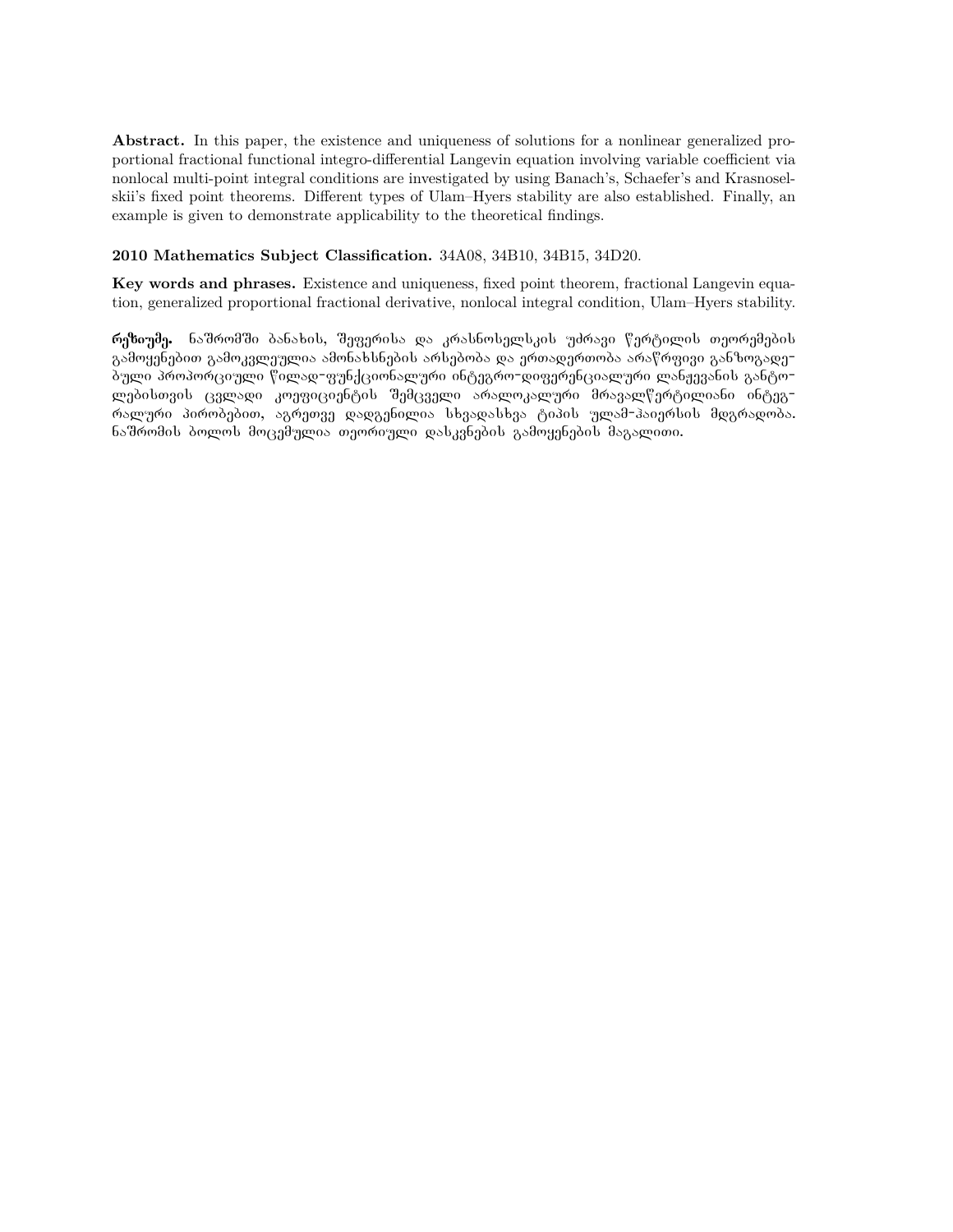## **1 Introduction**

Fractional differential equations have used to be an excellent instrument in the mathematical modelling of dynamical systems and real world problems, such as aerodynamics, polymer science, fractals and chaotic, nonlinear control theory, signal and image processing, bioengineering and chemical engineering, etc. However, a number of various definitions of fractional derivative and integral operators of non-integer order can be found in literature. For more details, we refer the reader to the books [20, 24, 29, 32]. Recently, Jarad *et al.* [22] introduced a new type of fractional derivative operator, the so-called generalized proportional fractional (GPF) derivatives extended by local derivatives [9]. The characteristic of the new derivative is that it involves two fractional orders, preserves the semigroup property, possesses nonlocal character and upon limiting cases it converges to the original function and its derivative. The GPF derivative is well behaved and has a various helpful over the classical derivatives in the sense that it generalizes previously defined derivatives in the literature. We list some recent papers which have been refined in frame of GPF derivative and other related works [2,7,8,37].

Several interesting and important areas of investigation fractional differential equations are devoted to the existence theory and stability analysis of the solutions. In recent years, many authors have discussed the questions on existence, uniqueness and different types of Ulam–Hyers (UH) stability of solutions of initial and boundary value problems for fractional differential equations. The UH stability is the essential and special type of stability analysis that researchers studied in the field of mathematical analysis. The concept of Ulam stability of functional equations was firstly initiated by Ulam [40, 41] and Hyers [21] who presented the partial answer to the Ulam question in the case of Banach space. Thereafter, this type of stability is called the UH stability. In 1950, the Hyers stability was generalized by Aoki [10]. Rassias [33,34] provided an interesting generalization of the UH stability of linear and nonlinear mappings. The UH stability was initially applied to a linear differential equation by Obloza [31]. We refer the reader to the recent works  $[1,5,11,12,14,17,23,28,36,42,43]$ . It should be noted that the above-said areas of interest (existence and stability) have been fabulously deliberated within the Riemann–Liouville, Caputo, Hilfer or Hadamard derivatives.

In 1908, Paul Langevin [26] introduced a concept of Langevin equation in a sense of ordinary derivative which is an important equation of mathematical physics. It is well known that a Langevin equation have been widely used to describe the dynamical processes of various fluctuating environments such as physics, chemistry and electrical engineering [16,30,44]. However, for a system in complex media, the ordinary Langevin equation does not provide the correct representation of dynamical systems. One of the possible ways of the ordinary Langevin equation is to replace the ordinary (integer-order) derivative by the fractional-order derivative. The fractional Langevin equation was studied by various researchers (for some recent works on fractional Langevin equations, see [6,13,15,18,27,38,39,45]). It is to be noted that most exiting in literature results dealt with a fractional Langevin equation, have been reported in the case of a constant coefficient  $\mathcal{H}(t)$ . However, the paper [4] has first discussed fractional Langevin equation containing variable coefficient and supplemented with nonlocal-terminal fractional boundary conditions. On the other hand, we claim that our approach in this paper is totally different from paper [4] in the sense that different fractional derivative is accommodated, different boundary conditions are associated, different fixed point theorems are used and UH stability is discussed which has not studied in [4].

Motivated by [4,15,38,39], in this paper we study th existence, uniqueness and different types of UH stability for a nonlinear GPF functional integro-differential Langevin equation involving a variable coefficient via nonlocal multi-point integral conditions:

$$
\begin{cases} {}_{a}^{C} \mathcal{D}^{\beta,\rho}({}_{a}^{C} \mathcal{D}^{\alpha,\rho} + \mathcal{H}(t)) x(t) = f(t, x(t), x(\theta(t)), (\mathcal{S}x)(t)), \ t \in (a, T], \ a > 0, \\ x(a) = \gamma, \ x(\eta) = \sum_{i=1}^{m} \delta_{ia} \mathcal{I}^{\mu_i, \rho} x(\xi_i) + \kappa, \end{cases}
$$
\n(1.1)

where  ${}_{a}^{C}D^{q,\rho}$  denotes the GPF derivative operator of Caputo type of order  $q \in {\alpha, \beta}$ ,  $0 < \alpha, \beta \leq 1$ ,  $1 < \alpha + \beta \leq 2, \ \rho > 0, \ a\mathcal{I}^{\mu_i, \rho}$  denotes the GPF integral opertator of order  $\mu_i > 0, \ \rho > 0, \ i = 1, \ldots, m$ ,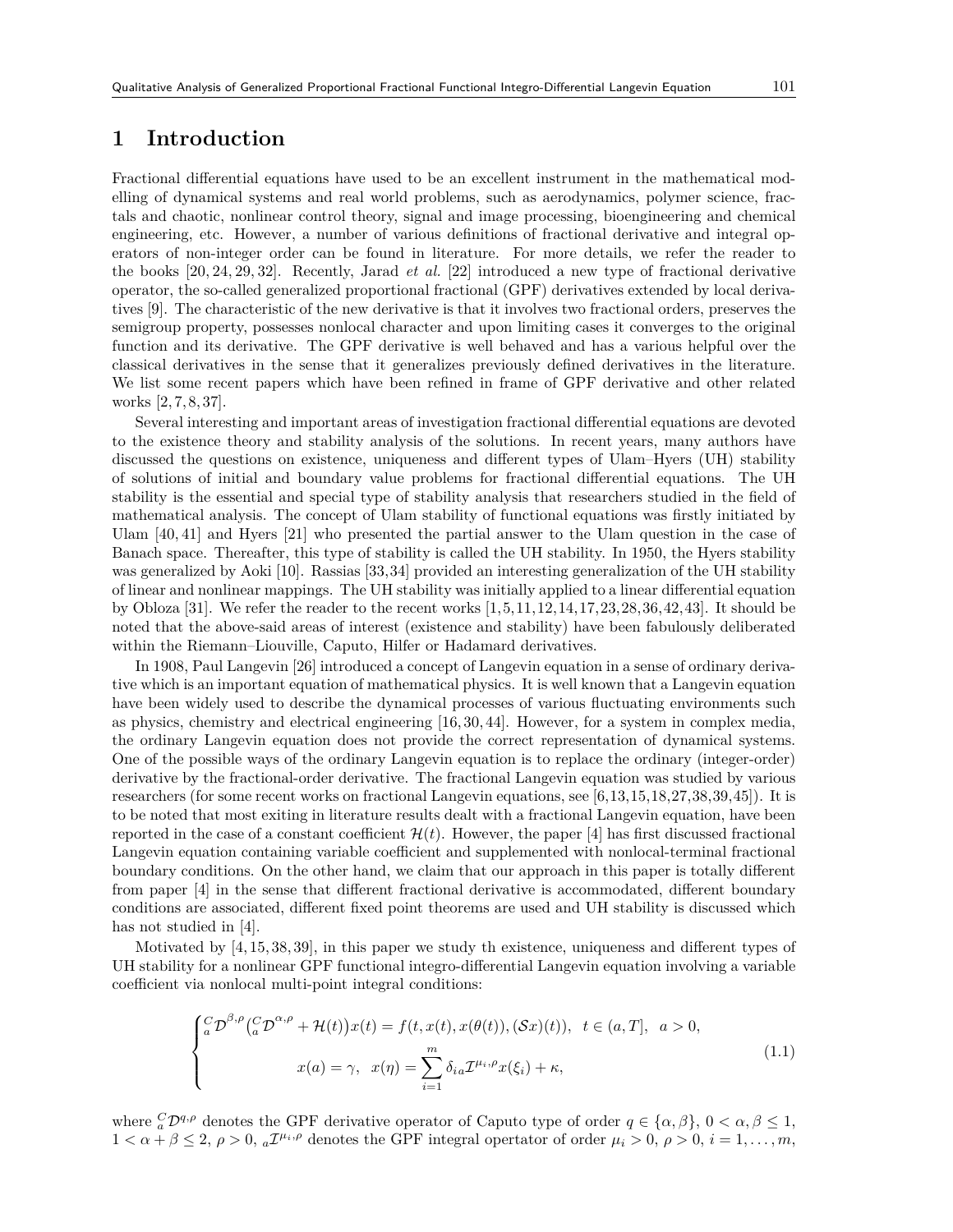$\mathcal{H} \in C([a, T], \mathbb{R}), f \in C([a, T] \times \mathbb{R}^3, \mathbb{R}), \theta : [a, T] \to [a, T],$ 

$$
(\mathcal{S}x)(t) = \int_a^t \phi(t, s, x(s)) ds, \ t \in [a, T],
$$

 $\phi: [a, T]^2 \times \mathbb{R} \to [a, \infty)$  is a continuous function.  $\gamma, \kappa, \delta_i \in \mathbb{R}$  and  $\eta, \xi_i \in (a, T), i = 1, 2, \ldots, m$ .

The manuscript is structured as follows. In Section 2, we give some definitions and lemmas. In Section 3, we establish some appropriate conditions for the existence results of solutions of problem (1.1) by applying a variety of fixed point theorems due to Banach, Schaefer and Krasnoselskii. In Section 4, we set up applicable results for different types of Ulam–Hyers stability to the solution of problem (1.1). An example illustrating our results is given in Section 5.

## **2 Preliminaries**

This section is devoted to definitions and lemmas that will be used throughout the paper. For their justifications and proofs, we refer the reader to [22].

**Definition 2.1** ([22]). For  $0 < \rho \leq 1$ ,  $\alpha \in \mathbb{C}$  and Re( $\alpha$ ) > 0, the GPF integral of *f* of order  $\alpha$  is

$$
(_{a}\mathcal{I}^{\alpha,\rho}f)(t)=\frac{1}{\rho^{\alpha}\Gamma(\alpha)}\int\limits_{a}^{t}e^{\frac{\rho-1}{\rho}(t-s)}(t-s)^{\alpha-1}f(s)\,ds=\rho^{-\alpha}e^{\frac{\rho-1}{\rho}t}_{\quad a}\mathcal{I}^{\alpha}(e^{\frac{1-\rho}{\rho}s}f)(t),
$$

where  ${}_{a}^{\mathcal{I}^{\alpha}}$  is the Riemann–Liouville fractional integral [24].

**Definition 2.2** ([22]). For  $0 < \rho \leq 1$ ,  $\alpha \in \mathbb{C}$  with  $\text{Re}(\alpha) \geq 0$ , the Caputo type GPF derivative of *f* of order *α* is

$$
\left(\begin{matrix} C \\ a \end{matrix}\mathcal{D}^{\alpha,\rho}f\right)(t) = \frac{1}{\rho^{n-\alpha}\Gamma(n-\alpha)} \int\limits_{a}^{t} e^{\frac{\rho-1}{\rho}(t-s)}(t-s)^{n-\alpha-1}(\mathcal{D}^{n,\rho}f)(s) \, ds,
$$

where  $n = [Re(\alpha)] + 1$  and  $[Re(\alpha)]$  represents the integer part of the real number  $\alpha$ .

**Lemma 2.1** ([22]). For  $0 < \rho \le 1$  and  $n = [\text{Re}(\alpha)] + 1$ , we have  $\binom{C}{a} \mathcal{D}^{\alpha,\rho} a \mathcal{I}^{\alpha,\rho} f$  (t) = f(t), and

$$
({}_{a}\mathcal{I}^{\alpha,\rho} {}_{a}^{C} \mathcal{D}^{\alpha,\rho} f)(t) = f(t) - e^{\frac{\rho-1}{\rho}(t-a)} \sum_{k=0}^{n-1} \frac{(\mathcal{D}^{k,\rho} f)(a)}{\rho^k k!} (t-a)^k.
$$

**Lemma 2.2** ([22]). Let  $\alpha, \beta \in \mathbb{C}$  be such that  $\text{Re}(\alpha) \geq 0$  and  $\text{Re}(\beta) > 0$ . Then, for any  $0 < \rho \leq 1$ *and*  $n = [Re(\alpha)] + 1$ *, we have* 

(i)

$$
\left({}_{a}\mathcal{I}^{\alpha,\rho}e^{\frac{\rho-1}{\rho}s}(s-a)^{\beta-1}\right)(t)=\frac{\Gamma(\beta)}{\rho^{\alpha}\Gamma(\beta+\alpha)}e^{\frac{\rho-1}{\rho}t}(t-a)^{\beta+\alpha-1}, \ \ \text{Re}(\alpha)>0.
$$

(ii)

$$
\left(\underset{a}{^C} \mathcal{D}^{\alpha,\rho} e^{\frac{\rho-1}{\rho}s}(s-a)^{\beta-1}\right)(t) = \frac{\rho^{\alpha}\Gamma(\beta)}{\Gamma(\beta-\alpha)} e^{\frac{\rho-1}{\rho}t}(t-a)^{\beta-\alpha-1}, \ \ \text{Re}(\beta) > n.
$$

(iii)

$$
\left({}_{a}^{C} \mathcal{D}^{\alpha,\rho} e^{\frac{\rho-1}{\rho}s}(s-a)^{k}\right)(t) = 0, \ \ \text{Re}(\alpha) > n, \ \ k = 0, 1, \ldots, n-1.
$$

**Lemma 2.3** (Arzelá–Ascoli theorem [3]). *A subset*  $\mathbb{M}$  *in*  $C([a, b], \mathbb{R})$  *with norm* 

$$
||f|| = \sup_{t \in [a,b]} |f(t)|
$$

*is relatively compact if and only if it is uniformly bounded and equicontinuous on*  $[a, b]$ *.*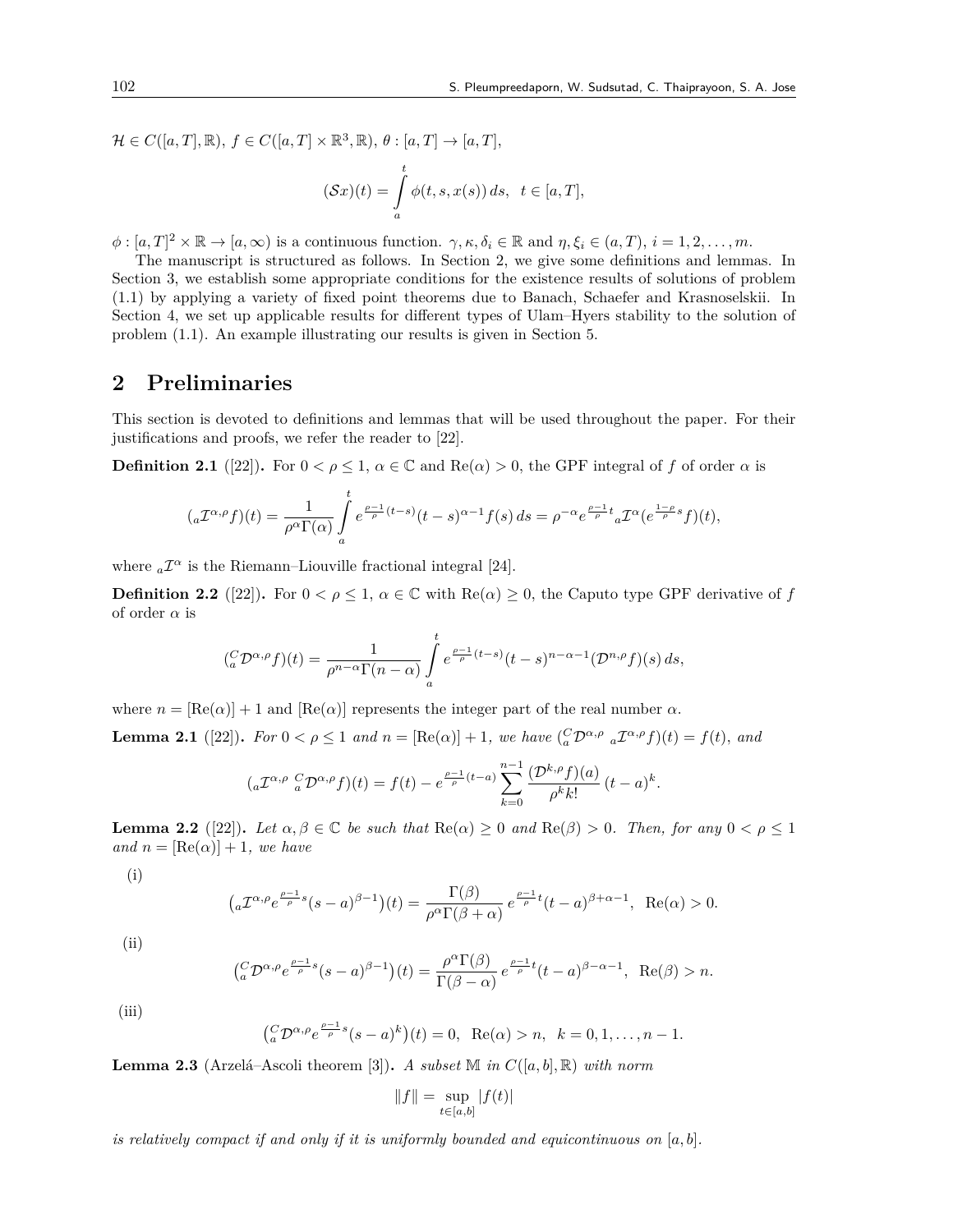**Lemma 2.4** (Banach's fixed point theorem [19])**.** *Let* M *be a non-empty closed subset of a Banach space* E*. Then any contraction mapping* T *from* M *into itself has a unique fixed point.*

**Lemma 2.5** (Schaefer's fixed point theorem [19]). Let M be a Banach space and  $\mathbb{T} : \mathbb{M} \to \mathbb{M}$  be a *completely continuous operator and let the set*  $\mathbb{G} = \{x \in \mathbb{M} : x = \kappa \mathbb{T}x, 0 \leq \kappa \leq 1\}$  be bounded. Then T *has a fixed point in* M*.*

**Lemma 2.6** (Krasnoselskii's fixed point theorem [25])**.** *Let* M *be a closed, bounded, convex and nonempty subset of a Banach space* X*. Let A, B be the operators such that*

- (i)  $Ax + By \in \mathbb{M}$  *whenever*  $x, y \in \mathbb{M}$ ;
- (ii) *A is compact and continuous;*
- (iii) *B is a contraction mapping.*

*Then there exists*  $z \in M$  *such that*  $z = Az + Bz$ *.* 

For the sake of computational convenience, we make use of the following constants:

$$
\Lambda := \frac{(\eta - a)^{\alpha} e^{\frac{\rho - 1}{\rho}(\eta - a)}}{\rho^{\alpha} \Gamma(\alpha + 1)} - \sum_{i=1}^{m} \frac{\delta_i (\xi_i - a)^{\alpha + \mu_i} e^{\frac{\rho - 1}{\rho}(\xi_i - a)}}{\rho^{\alpha + \mu_i} \Gamma(\alpha + \mu_i + 1)} \neq 0,
$$
\n(2.1)

$$
\Omega_1 := \frac{(T-a)^{\alpha+\beta}}{\rho^{\alpha+\beta}\Gamma(\alpha+\beta+1)} + \frac{(T-a)^{\alpha}}{|\Lambda|\rho^{\alpha}\Gamma(\alpha+1)} \left(\sum_{i=1}^m \frac{|\delta_i|(\xi_i-a)^{\alpha+\beta+\mu_i}}{\rho^{\alpha+\beta+\mu_i}\Gamma(\alpha+\beta+\mu_i+1)} + \frac{(\eta-a)^{\alpha+\beta}}{\rho^{\alpha+\beta}\Gamma(\alpha+\beta+1)}\right),
$$
\n(2.2)

$$
\Omega_2 := \frac{(T-a)^{\alpha+\beta+1}}{\rho^{\alpha+\beta}\Gamma(\alpha+\beta+2)} + \frac{(T-a)^{\alpha}}{|\Lambda|\rho^{\alpha}\Gamma(\alpha+1)} \left(\sum_{i=1}^m \frac{|\delta_i|(\xi_i-a)^{\alpha+\beta+\mu_i+1}}{\rho^{\alpha+\beta+\mu_i}\Gamma(\alpha+\beta+\mu_i+2)} + \frac{(\eta-a)^{\alpha+\beta+1}}{\rho^{\alpha+\beta}\Gamma(\alpha+\beta+2)}\right),
$$
\n(2.3)

$$
\Omega_3 := {}_a\mathcal{I}^{\alpha,\rho}|\mathcal{H}(s)|(T) + \frac{(T-a)^{\alpha}}{|\Lambda|\rho^{\alpha}\Gamma(\alpha+1)} \left(\sum_{i=1}^m |\delta_i|_a \mathcal{I}^{\alpha+\mu_i,\rho}|\mathcal{H}(s)|(\xi_i) + {}_a\mathcal{I}^{\alpha,\rho}|\mathcal{H}(s)|(\eta)\right),\tag{2.4}
$$

$$
\Omega_4 := \frac{(T-a)^{\alpha}}{|\Lambda|\rho^{\alpha}\Gamma(\alpha+1)} \bigg(\sum_{i=1}^m \frac{|\gamma| \, |\delta_i| (\xi_i - a)^{\mu_i}}{\rho^{\mu_i}\Gamma(\mu_i + 1)} + |\gamma| + |\kappa|\bigg) + |\gamma|.\tag{2.5}
$$

Let  $\mathbb{E} = C([a,T], \mathbb{R})$  be the Banach space of all continuous functions from  $[a, T]$  into R equipped with the norm  $||x||_{\mathbb{E}} = \sup \{|x(t)|\}$ . In order to transform the main problem into a fixed point *t∈*[*a,T*] problem, problem (1.1) must be converted to an equivalent Volterra integral equation. Next, we provide the following lemma.

**Lemma 2.7.** *Let*  $h : [a, T] \to \mathbb{R}$  *be a continuous function,*  $0 < \alpha, \beta \leq 1, 1 < \alpha + \beta \leq 2$ *, and*  $\rho, \mu_i > 0$ *,*  $i = 1, 2, \ldots, m$ *. Then the function*  $x \in \mathbb{E}$  *is the solution to the following linear GPF Langevin equation equipped with the nonlocal integral conditions*

$$
\begin{cases} {}_{a}^{C} \mathcal{D}^{\beta,\rho}({}_{a}^{C} \mathcal{D}^{\alpha,\rho} + \mathcal{H}(t))x(t) = h(t), \ t \in (a,T], \\ x(a) = \gamma, \ x(\eta) = \sum_{i=1}^{m} \delta_{ia} \mathcal{I}^{\mu_i,\rho} x(\xi_i) + \kappa, \end{cases}
$$
(2.6)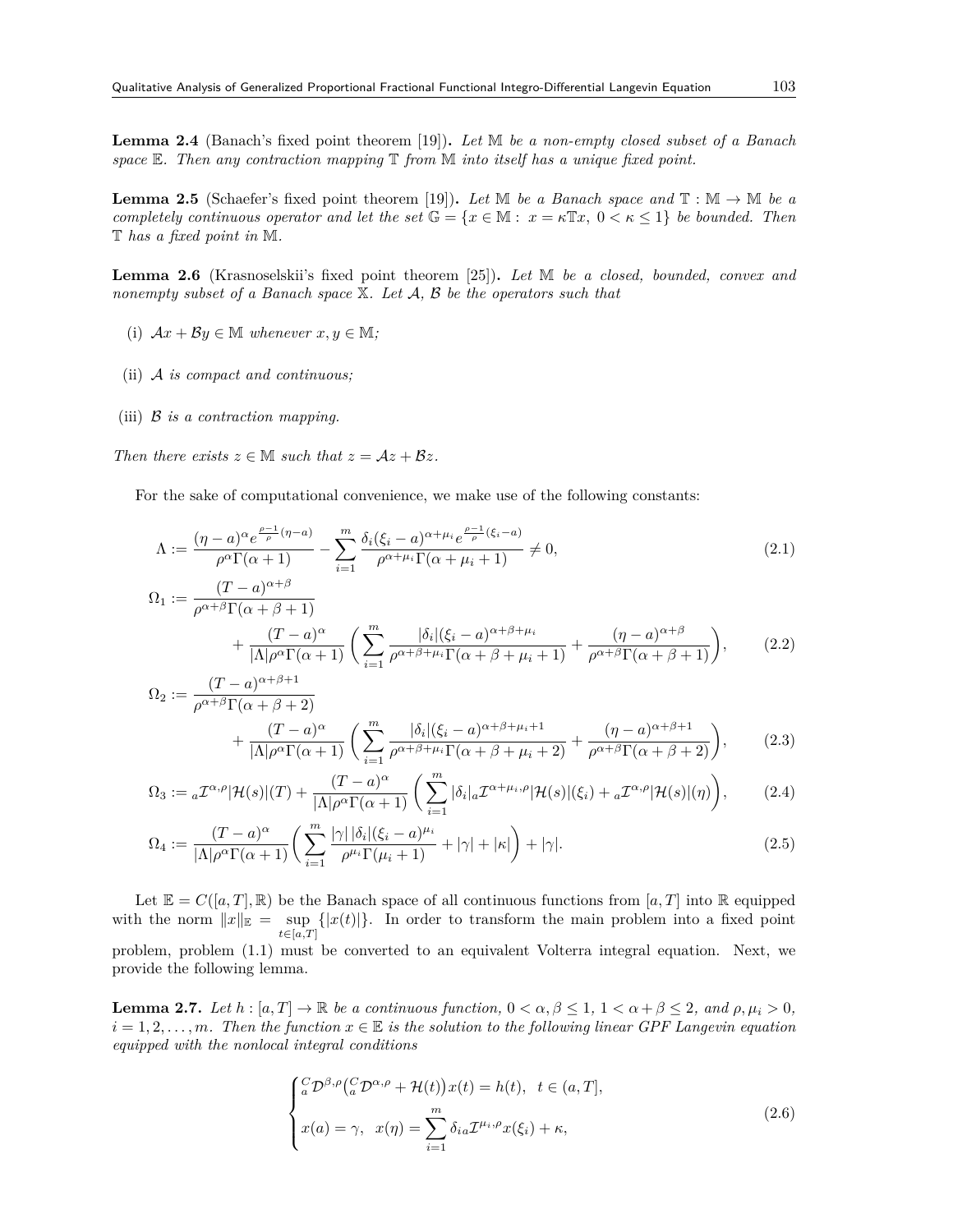*if and only if x satisfies the following Volterra integral equation:*

$$
x(t) = {}_{a} \mathcal{I}^{\alpha+\beta,\rho} h(t) - {}_{a} \mathcal{I}^{\alpha,\rho} \mathcal{H}(t) x(t)
$$
  
+ 
$$
\frac{(t-a)^{\alpha} e^{\frac{\rho-1}{\rho}(t-a)}}{\Lambda \rho^{\alpha} \Gamma(\alpha+1)} \left( \sum_{i=1}^{m} \delta_{ia} \mathcal{I}^{\alpha+\beta+\mu_{i},\rho} h(\xi_{i}) - {}_{a} \mathcal{I}^{\alpha+\beta,\rho} h(\eta) \right)
$$
  
- 
$$
\sum_{i=1}^{m} \delta_{ia} \mathcal{I}^{\alpha+\mu_{i},\rho} \mathcal{H}(\xi_{i}) x(\xi_{i}) + {}_{a} \mathcal{I}^{\alpha,\rho} \mathcal{H}(\eta) x(\eta)
$$
  
+ 
$$
\sum_{i=1}^{m} \frac{\gamma \delta_{i} (\xi_{i}-a)^{\mu_{i}} e^{\frac{\rho-1}{\rho}(\xi_{i}-a)}}{\rho^{\mu_{i}} \Gamma(\mu_{i}+1)} - \gamma e^{\frac{\rho-1}{\rho}(\eta-a)} + \kappa + \gamma e^{\frac{\rho-1}{\rho}(t-a)}, \qquad (2.7)
$$

*where*  $\Lambda$  *is given by* (2.1).

*Proof.* Let x be a solution of problem  $(2.6)$ . By using Lemma 2.1 with Lemma 2.2(i), the first equation of (2.6) can be written as an equivalent integral equation

$$
x(t) = {}_a \mathcal{I}^{\alpha+\beta,\rho} h(t) - {}_a \mathcal{I}^{\alpha,\rho} \mathcal{H}(t) x(t) + c_1 \frac{(t-a)^{\alpha} e^{\frac{\rho-1}{\rho}(t-a)}}{\rho^{\alpha} \Gamma(\alpha+1)} + c_2 e^{\frac{\rho-1}{\rho}(t-a)}, \tag{2.8}
$$

where  $c_1, c_2 \in \mathbb{R}$ .

From the first condition,  $x(a) = \gamma$ , we get  $c_2 = \gamma$ . Taking the GPF integral operator  ${}_{a}\mathcal{I}^{\mu_i,\rho}$  into both sides of (2.8), we have

$$
{}_{a}\mathcal{I}^{\mu_i,\rho}x(t) = {}_{a}\mathcal{I}^{\alpha+\beta+\mu_i,\rho}h(t) - {}_{a}\mathcal{I}^{\alpha+\mu_i,\rho}\mathcal{H}(t)x(t) + c_1\frac{(t-a)^{\alpha+\mu_i}e^{\frac{\rho-1}{\rho}(t-a)}}{\rho^{\alpha+\mu_i}\Gamma(\alpha+\mu_i+1)} + \frac{\gamma(t-a)^{\mu_i}e^{\frac{\rho-1}{\rho}(t-a)}}{\rho^{\mu_i}\Gamma(\mu_i+1)}.
$$

From the second condition, we obtain  $c_1$  as follows:

$$
c_1 = \frac{1}{\Lambda} \left( \sum_{i=1}^m \delta_{ia} \mathcal{I}^{\alpha+\beta+\mu_i,\rho} h(\xi_i) - aI^{\alpha+\beta,\rho} h(\eta) - \sum_{i=1}^m \delta_{ia} \mathcal{I}^{\alpha+\mu_i,\rho} \mathcal{H}(\xi_i) x(\xi_i) + a \mathcal{I}^{\alpha,\rho} \mathcal{H}(\eta) x(\eta) + \sum_{i=1}^m \frac{\gamma \delta_i (\xi_i - a)^{\mu_i} e^{\frac{\rho-1}{\rho} (\xi_i - a)}}{\rho^{\mu_i} \Gamma(\mu_i + 1)} - \gamma e^{\frac{\rho-1}{\rho} (\eta - a)} + \kappa \right),
$$

where  $\Lambda$  is defined by (2.1). Substituting  $c_1$  and  $c_2$  into (2.8), we get the Volterra integral equation (2.7).

Conversely, it is easily shown by direct calculation that the solution  $x(t)$  is given by (2.7) and satisfies problem (2.6) under the given boundary conditions.  $\Box$ 

## **3 Main results**

In this section, we establish the existence results of solutions for problem (1.1), which is studied by applying Banach's, Schaefer's and Krasnolselskii's fixed point theorems. Throughout this paper, the expression  ${}_{a}\mathcal{I}^{b,\rho}f(s,x(s),x(\theta(s)),(\mathcal{S}x)(s))(c)$  means that

$$
{_a\mathcal{I}^{b,\rho}}F_x(s)(c):=\frac{1}{\rho^b\Gamma(b)}\int\limits_a^c e^{\frac{\rho-1}\rho(c-s)}(c-s)^{b-1}F_x(s)\,ds,\;\;c\in[a,T],
$$

where  $b \in \{\alpha, \alpha + \mu_i, \alpha + \beta, \alpha + \beta + \mu_i\}$  and  $c \in \{t, T, \eta, \xi_i\}, i = 1, 2, \dots, m$ . For simplicity, we set

$$
F_x(t) = f(s, x(s), x(\theta(s)), (\mathcal{S}x)(s))(t).
$$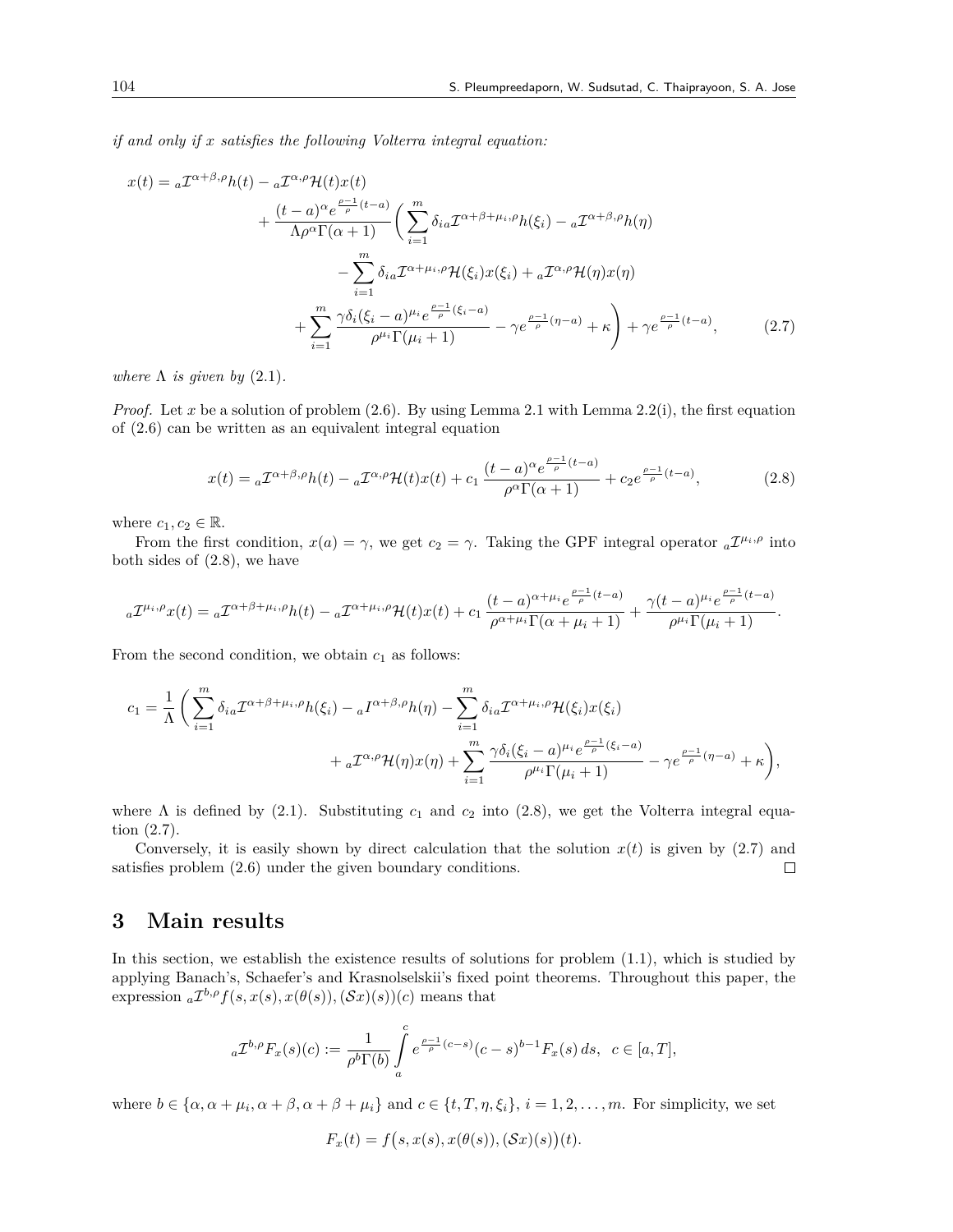In view of Lemma 2.7, an operator  $\mathcal{A} : \mathbb{E} \to \mathbb{E}$  is defined by

$$
(\mathcal{A}x)(t) = {}_{a}\mathcal{I}^{\alpha+\beta,\rho}F_{x}(s)(t) - {}_{a}\mathcal{I}^{\alpha,\rho}\mathcal{H}(s)x(s)(t)
$$
  
+ 
$$
\frac{(t-a)^{\alpha}e^{\frac{\rho-1}{\rho}(t-a)}}{\Lambda\rho^{\alpha}\Gamma(\alpha+1)} \left(\sum_{i=1}^{m} \delta_{ia}\mathcal{I}^{\alpha+\beta+\mu_{i},\rho}F_{x}(s)(\xi_{i}) - {}_{a}\mathcal{I}^{\alpha+\beta,\rho}F_{x}(s)(\eta)\right)
$$
  
- 
$$
\sum_{i=1}^{m} \delta_{ia}\mathcal{I}^{\alpha+\mu_{i},\rho}\mathcal{H}(s)x(s)(\xi_{i}) + {}_{a}\mathcal{I}^{\alpha,\rho}\mathcal{H}(s)x(s)(\eta)
$$
  
+ 
$$
\sum_{i=1}^{m} \frac{\gamma\delta_{i}(\xi_{i}-a)^{\mu_{i}}e^{\frac{\rho-1}{\rho}(\xi_{i}-a)}}{\rho^{\mu_{i}}\Gamma(\mu_{i}+1)} - \gamma e^{\frac{\rho-1}{\rho}(\eta-a)} + \kappa + \gamma e^{\frac{\rho-1}{\rho}(t-a)}, \qquad (3.1)
$$

where  $\Lambda$  is defined by  $(2.1)$ .

To proceed further, we introduce the following assumptions:

- (H<sub>1</sub>) The functions  $f : [a, T] \times \mathbb{R}^3 \to \mathbb{R}$  and  $\mathcal{H} : [a, T] \to \mathbb{R}$  are continuous.
- $(H_2)$  There exist the positive constants  $L_1$ ,  $L_2$  such that

$$
|f(t, u_1, u_2, u_3) - f(t, v_1, v_2, v_3)| \le L_1(|u_1 - v_1| + |u_2 - v_2|) + L_2|u_3 - v_3|,
$$

for each  $t \in [a, T]$  and  $u_i, v_i \in \mathbb{R}, i = 1, 2, 3$ .

(H<sub>3</sub>) The function  $\phi : [a, T]^2 \times \mathbb{R} \to \mathbb{R}$  is continuous and there exists a constant  $\phi_0 > 0$  such that

$$
|\phi(t,s,u) - \phi(t,s,v)| \le \phi_0 |u - v|,
$$

for each  $t, s \in [a, T]$  and  $u, v \in \mathbb{R}$ .

(H<sub>4</sub>) There exist the functions  $\sigma$ ,  $\tau$ ,  $\varphi$ ,  $\omega \in C([a, T], \mathbb{R}^+)$  such that

$$
|f(t, u, v, w)| \le \sigma(t) + \tau(t)|u| + \varphi(t)|v| + \omega(t)|w|, \ \ u, v, w \in \mathbb{R}, \ \ t \in [a, T],
$$

with

$$
\sigma^* = \sup_{t \in [a,T]} \sigma(t), \quad \tau^* = \sup_{t \in [a,T]} \tau(t), \quad \varphi^* = \sup_{t \in [a,T]} \varphi(t), \quad \omega^* = \sup_{t \in [a,T]} \omega(t).
$$

 $(H_5)$   $|f(t, u, v, w)| \le g(t), \forall (t, u, v, w) \in [a, T] \times \mathbb{R}^3 \text{ and } g \in C([a, T], \mathbb{R}^+).$ 

### **3.1 Existence and uniqueness result via Banach's fixed point theorem**

The existence and uniqueness result of a solution for problem (1.1) will be proved by using Banach's fixed point theorem (Banach contraction mapping principle).

**Theorem 3.1.** *Assume that*  $(H_1)$ – $(H_3)$  *hold.* If  $\mathcal{L} < 1$ *, where* 

$$
\mathcal{L} := 2L_1\Omega_1 + L_2\phi_0\Omega_2 + \Omega_3,\tag{3.2}
$$

*and*  $\Omega_i$ *,*  $i = 1, 2, 3$ *, are given by* (2.2)*–*(2.4)*, respectively, then* (1.1) *has a unique solution in* E*.* 

*Proof.* Firstly, we transform problem (1.1) into a fixed point problem,  $x = Ax$ , where *A* is defined as in  $(3.1)$ . Observe that the fixed points of the operator *A* are solutions of problem  $(1.1)$ . Applying Banach's fixed point theorem, we show that *A* has a fixed point which is a unique solution of problem  $(1.1).$ 

Let sup *t∈*[*a,T*]  $|f(t, 0, 0, 0)| := M_1 < \infty$ . Next, we define a set  $B_{r_1} := \{x \in \mathbb{E} : ||x||_{\mathbb{E}} \le r_1\}$  with

$$
r_1 \ge \frac{\Omega_1 M_1 + \Omega_4}{1 - [2L_1 \Omega_1 + L_2 \phi_0 \Omega_2 + \Omega_3]}.
$$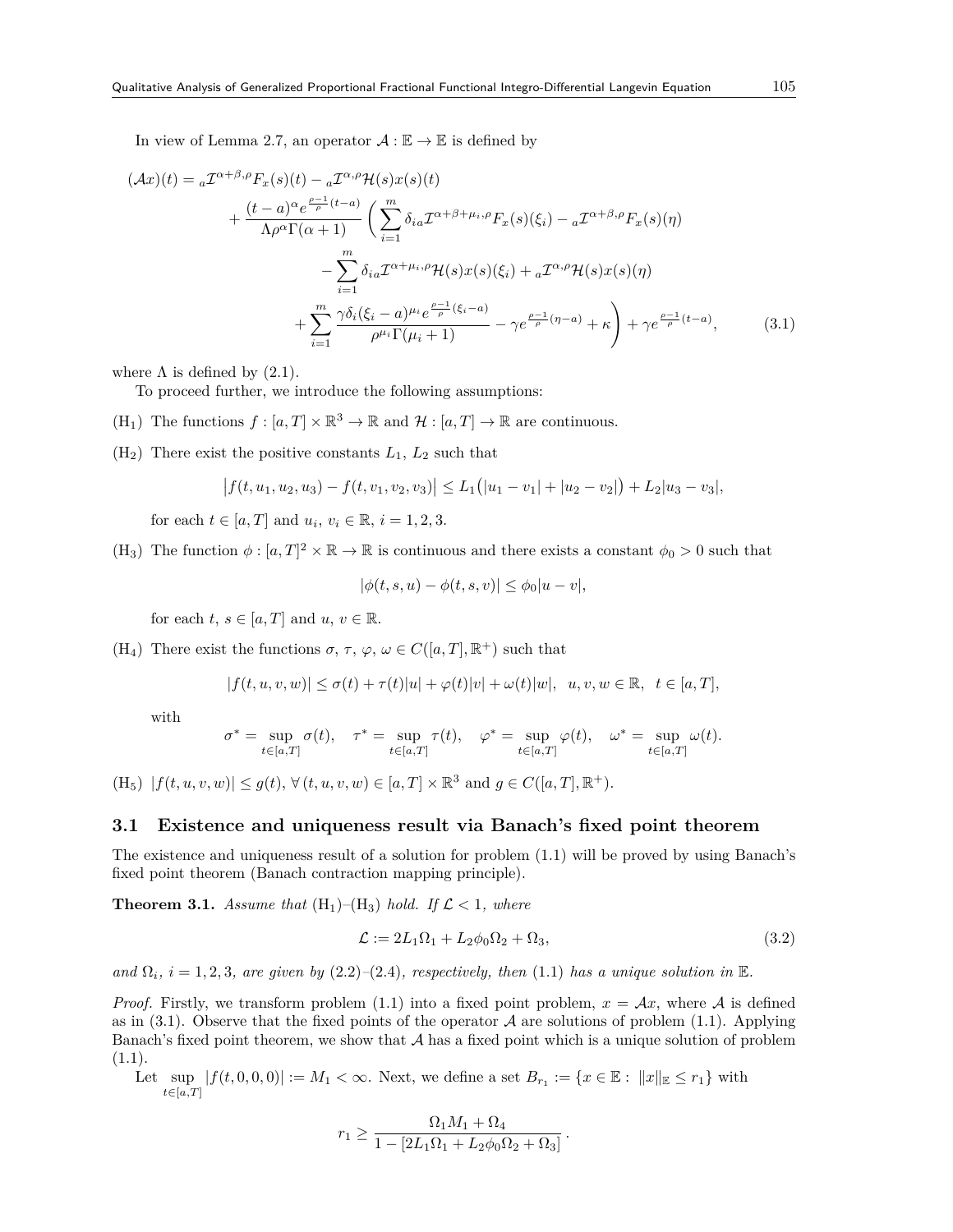Notice that  $B_{r_1}$  is a bounded, closed and convex subset of  $\mathbb E$ . The proof is divided into two steps.

*Step 1.* We show that  $AB_{r_1} \subset B_{r_1}$ . For any  $x \in B_{r_1}$ , we have

$$
|(\mathcal{A}x)(t)| \leq a \mathcal{I}^{\alpha+\beta,\rho}|F_x(s)|(T) + a \mathcal{I}^{\alpha,\rho}|\mathcal{H}(s)| |x(s)|(T) + \frac{(T-a)^{\alpha}}{|\Lambda|\rho^{\alpha}\Gamma(\alpha+1)} \left( \sum_{i=1}^{m} |\delta_i|_a \mathcal{I}^{\alpha+\beta+\mu_i,\rho}|F_x(s)|(\xi_i) + a \mathcal{I}^{\alpha+\beta,\rho}|F_x(s)|(\eta) \right. + \sum_{i=1}^{m} |\delta_i|_a \mathcal{I}^{\alpha+\mu_i,\rho}|\mathcal{H}(s)| |x(s)|(\xi_i) + a \mathcal{I}^{\alpha,\rho}|\mathcal{H}(s)| |x(s)|(\eta) + \sum_{i=1}^{m} \frac{|\gamma| |\delta_i|(\xi_i-a)^{\mu_i}}{\rho^{\mu_i}\Gamma(\mu_i+1)} + |\gamma| + |\kappa| \right) + |\gamma| 
$$
\leq a \mathcal{I}^{\alpha+\beta,\rho} \left( |F_x(s) - f(s,0,0,0)| + |f(s,0,0,0)| \right) (T) + a \mathcal{I}^{\alpha,\rho}|\mathcal{H}(s)| |x(s)|(T) + \frac{(T-a)^{\alpha}}{|\Lambda|\rho^{\alpha}\Gamma(\alpha+1)} \left( \sum_{i=1}^{m} |\delta_i|_a \mathcal{I}^{\alpha+\beta+\mu_i,\rho} (|F_x(s) - f(s,0,0,0)| + |f(s,0,0,0)|) (\xi_i) + a \mathcal{I}^{\alpha+\beta,\rho} (|F_x(s) - f(s,0,0,0)| + |f(s,0,0,0)|) (\eta) + \sum_{i=1}^{m} |\delta_i|_a \mathcal{I}^{\alpha+\mu_i,\rho}|\mathcal{H}(s)| |x(s)|(\xi_i) + a \mathcal{I}^{\alpha,\rho}|\mathcal{H}(s)| |x(s)| |\eta) + \sum_{i=1}^{m} \frac{|\gamma| |\delta_i| (\xi_i-a)^{\mu_i}}{\rho^{\mu_i}\Gamma(\mu_i+1)} + |\gamma| + |\kappa| \right) + |\gamma|.
$$
$$

By using the property  $0 < e^{\frac{\rho-1}{\rho}(u-s)} \leq 1$  for  $a \leq s < u < t \leq T$  and  $(H_2)$ – $(H_3)$ , we obtain

$$
|(\mathcal{A}x)(t)| \leq \frac{1}{\rho^{\alpha+\beta}\Gamma(\alpha+\beta)} \int_{a}^{T} (T-s)^{\alpha+\beta-1} ((2L_{1}+L_{2}\phi_{0}(s-a))r_{1}+M_{1}) ds + r_{1a}I^{\alpha,\rho}|\mathcal{H}(s)|(T)
$$
  
+ 
$$
\frac{(T-a)^{\alpha}}{|\Lambda|\rho^{\alpha}\Gamma(\alpha+1)} \left(\sum_{i=1}^{m} \frac{|\delta_{i}|}{\rho^{\alpha+\beta+\mu_{i}}\Gamma(\alpha+\beta+\mu_{i})}\right)
$$
  

$$
\times \int_{a}^{\xi_{i}} (\xi_{i}-s)^{\alpha+\beta+\mu_{i}-1} ((2L_{1}+L_{2}\phi_{0}(s-a))r_{1}+M_{1}) ds
$$
  
+ 
$$
\frac{1}{\rho^{\alpha+\beta}\Gamma(\alpha+\beta)} \int_{a}^{\eta} (\eta-s)^{\alpha+\beta-1} ((2L_{1}+L_{2}\phi_{0}(s-a))r_{1}+M_{1}) ds + r_{1a}I^{\alpha,\rho}|\mathcal{H}(s)|( \eta)
$$
  
+ 
$$
r_{1} \sum_{i=1}^{m} |\delta_{i}|_{a}I^{\alpha+\mu_{i},\rho}|\mathcal{H}(s)|( \xi_{i}) + \sum_{i=1}^{m} \frac{|\gamma| |\delta_{i}|(\xi_{i}-a)^{\mu_{i}}}{\rho^{\mu_{i}}\Gamma(\mu_{i}+1)} + |\gamma| + |\kappa| \right) + |\gamma|
$$
  
= 
$$
(2L_{1}r_{1}+M_{1}) \left[\frac{(T-a)^{\alpha+\beta}}{\rho^{\alpha+\beta}\Gamma(\alpha+\beta+1)} + \frac{(T-a)^{\alpha}}{|\Lambda|\rho^{\alpha}\Gamma(\alpha+1)}\right]
$$
  

$$
\times \left(\sum_{i=1}^{m} \frac{|\delta_{i}|(\xi_{i}-a)^{\alpha+\beta+\mu_{i}}}{\rho^{\alpha+\beta}+\mu_{i}\Gamma(\alpha+\beta+\mu_{i}+1)} + \frac{(\eta-a)^{\alpha+\beta}}{\rho^{\alpha+\beta}\Gamma(\alpha+\beta+1)}\right)\right]
$$
  
+ 
$$
L_{2}\phi_{0}r_{1} \left[\frac{(T-a)^{\alpha+\beta+1}}{\rho^{\alpha+\beta}\Gamma(\alpha+\beta+2)} + \frac{(T-a)^{\alpha}}{|\Lambda|\rho^{\alpha}\Gamma(\alpha+1)}\right]
$$
  
+ 
$$
r_{
$$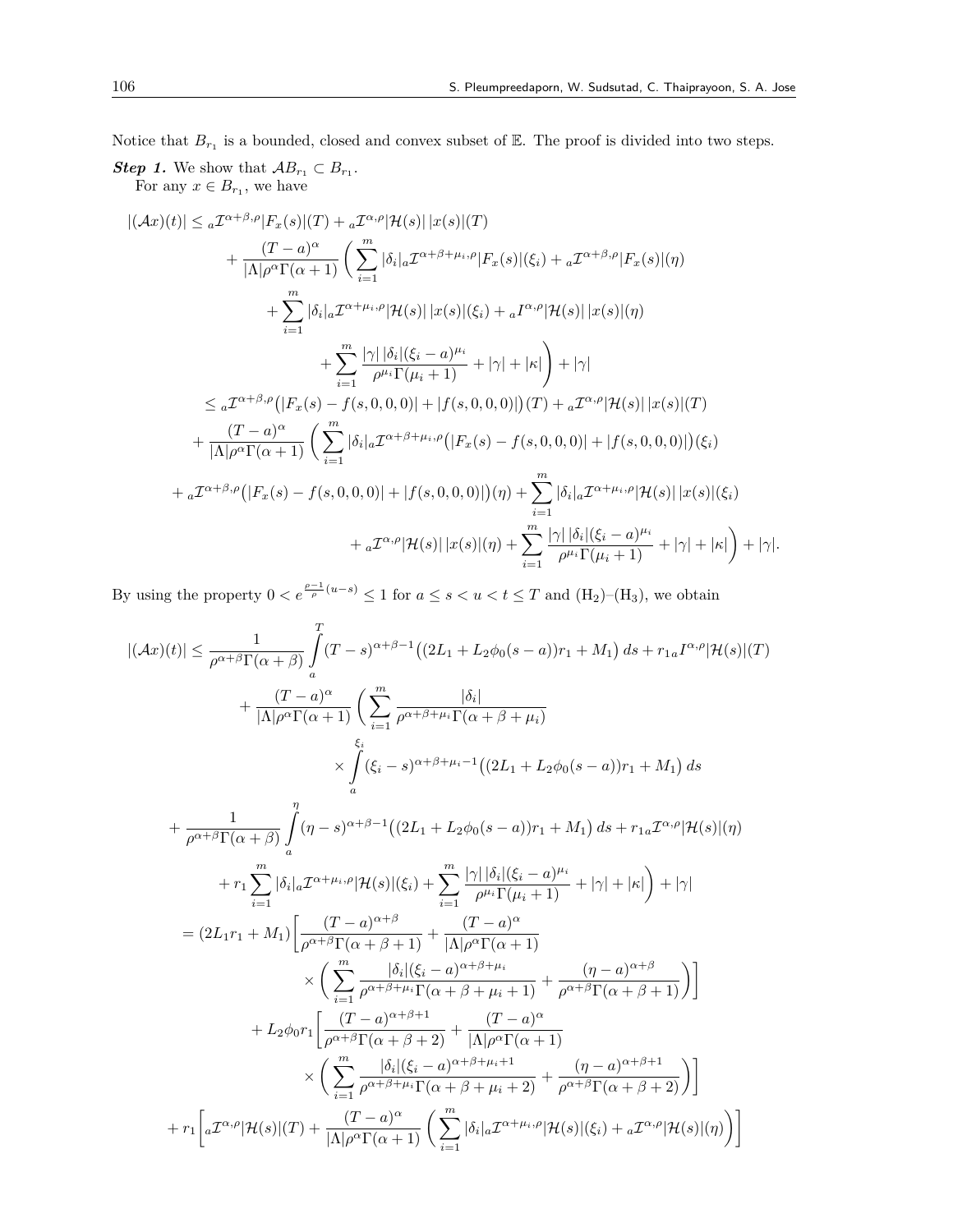$$
+\frac{(T-a)^{\alpha}}{|\Lambda|\rho^{\alpha}\Gamma(\alpha+1)}\bigg(\sum_{i=1}^{m}\frac{|\gamma|\,|\delta_i|(\xi_i-a)^{\mu_i}}{\rho^{\mu_i}\Gamma(\mu_i+1)}+|\gamma|+|\kappa|\bigg)+|\gamma|
$$
  

$$
\leq (2L_1r_1+M_1)\Omega_1+L_2\phi_0\Omega_2r_1+\Omega_3r_1+\Omega_4\leq r_1,
$$

then  $||Ax||_{\mathbb{E}} \leq r_1$ , which implies that  $AB_{r_1} \subset B_{r_1}$ .

*Step 2.* We show that the operator  $A : \mathbb{E} \to \mathbb{E}$  is a contraction mapping.

Let  $x, y \in \mathbb{E}$ . Then for  $t \in [a, T]$ , we have

$$
|(\mathcal{A}x)(t) - (\mathcal{A}y)(t)| \leq {}_{a}\mathcal{I}^{\alpha+\beta,\rho}|F_{x}(s) - F_{y}(s)|(T) + {}_{a}\mathcal{I}^{\alpha,\rho}|\mathcal{H}(s)||x(s) - y(s)|(T)
$$
  
+ 
$$
\frac{(T - a)^{\alpha}}{|\Lambda|\rho^{\alpha}\Gamma(\alpha+1)} \Big( \sum_{i=1}^{m} |\delta_{i}|_{a}\mathcal{I}^{\alpha+\beta+\mu_{i},\rho}|F_{x}(s) - F_{y}(s)|(\xi_{i}) + {}_{a}\mathcal{I}^{\alpha+\beta,\rho}(|F_{x}(s) - F_{y}(s)|)(\eta)
$$
  
+ 
$$
\sum_{i=1}^{m} |\delta_{i}|_{a}\mathcal{I}^{\alpha+\mu_{i},\rho}|\mathcal{H}(s)||x(s) - y(s)|(\xi_{i}) + {}_{a}\mathcal{I}^{\alpha,\rho}|\mathcal{H}(s)||x(s) - y(s)|(\eta) \Big)
$$
  

$$
\leq \left\{ 2L_{1} \Bigg[ \frac{(T - a)^{\alpha+\beta}}{\rho^{\alpha+\beta}\Gamma(\alpha+\beta+1)} + \frac{(T - a)^{\alpha}}{|\Lambda|\rho^{\alpha}\Gamma(\alpha+1)} \Big( \sum_{i=1}^{m} \frac{|\delta_{i}|(\xi_{i} - a)^{\alpha+\beta+\mu_{i}}}{\rho^{\alpha+\beta+\mu_{i}}\Gamma(\alpha+\beta+\mu_{i}+1)} + \frac{(\eta - a)^{\alpha+\beta}}{\rho^{\alpha+\beta}\Gamma(\alpha+\beta+1)} \Big) \Bigg] \right\}
$$
  
+ 
$$
L_{2}\phi_{0} \Bigg[ \frac{(T - a)^{\alpha+\beta+1}}{\rho^{\alpha+\beta}\Gamma(\alpha+\beta+2)} + \frac{(T - a)^{\alpha}}{|\Lambda|\rho^{\alpha}\Gamma(\alpha+1)} \Big( \sum_{i=1}^{m} \frac{|\delta_{i}|(\xi_{i} - a)^{\alpha+\beta+\mu_{i}+1}}{\rho^{\alpha+\beta+\mu_{i}}\Gamma(\alpha+\beta+\mu_{i}+2)} + \frac{(\eta - a)^{\alpha+\beta+1}}{\rho^{\alpha+\beta}\Gamma(\alpha+\beta+2)} \Big) \Bigg] \Bigg] + {}_{a}\mathcal{I}^{\alpha,\rho}|\mathcal{H}(s)|(T) + \frac{(T - a)^{\alpha}}{|\Lambda|\rho^{\alpha}\Gamma(\alpha+1)} \Big( \sum_{i=1}^{m} |\delta_{i
$$

which implies that  $||Ax - Ay||_{\mathbb{E}} \leq \mathcal{L}||x - y||_{\mathbb{E}}$ . As  $\mathcal{L} < 1$ , hence, by Banach's fixed point theorem (Lemma 2.4), the operator *A* is a contraction mapping. Therefore, *A* has only one fixed point, which implies that problem  $(1.1)$  has a unique solution in  $\mathbb{E}$ .  $\Box$ 

### **3.2 Existence result via Schaefer's fixed point theorem**

Next, the second existence result is based on Schaefer's fixed point theorem.

**Theorem 3.2.** *Assume that* (*H*1) *and* (*H*4) *hold. Then problem* (1.1) *has at least one solution on* [*a, T*]*.*

*Proof.* To show that *A* has at least a fixed point in  $E$ , the proof is divided into four steps.

*Step 1.* We show that the operator *A* is continuous.

Let  $\{x_n\}$  be a sequence such that  $x_n \to x$  in E. Then, for each  $t \in [a, T]$ , we get

$$
|(\mathcal{A}x_n)(t) - (\mathcal{A}x)(t)| \leq {}_{a}\mathcal{I}^{\alpha+\beta,\rho}|F_{x_n}(s) - F_x(s)|(T) + {}_{a}\mathcal{I}^{\alpha,\rho}|\mathcal{H}(s)||x_n(s) - x(s)|(T)
$$
  
+ 
$$
\frac{(T - a)^{\alpha}}{|\Lambda|\rho^{\alpha}\Gamma(\alpha+1)} \left( \sum_{i=1}^{m} |\delta_i| {}_{a}\mathcal{I}^{\alpha+\beta+\mu_i,\rho}|F_{x_n}(s) - F_x(s)|(\xi_i) + {}_{a}\mathcal{I}^{\alpha+\beta,\rho}|F_{x_n}(s) - F_x(s)|(\eta) \right)
$$
  
+ 
$$
\sum_{i=1}^{m} |\delta_i| {}_{a}\mathcal{I}^{\alpha+\mu_i,\rho}|\mathcal{H}(s)||x_n(s) - x(s)|(\xi_i) + {}_{a}\mathcal{I}^{\alpha,\rho}|\mathcal{H}(s)||x_n(s) - x(s)|(\eta) \right)
$$
  

$$
\leq \left[ \frac{(T - a)^{\alpha+\beta}}{\rho^{\alpha+\beta}\Gamma(\alpha+\beta+1)} + \frac{(T - a)^{\alpha}}{|\Lambda|\rho^{\alpha}\Gamma(\alpha+1)} \left( \sum_{i=1}^{m} \frac{|\delta_i|(\xi_i - a)^{\alpha+\beta+\mu_i}}{\rho^{\alpha+\beta+\mu_i}\Gamma(\alpha+\beta+\mu_i+1)} + \frac{(\eta - a)^{\alpha+\beta}}{\rho^{\alpha+\beta}\Gamma(\alpha+\beta+1)} \right) \right] ||F_{x_n} - F_x||_{\mathbb{E}} + \left[ {}_{a}\mathcal{I}^{\alpha,\rho}|\mathcal{H}(s)|(T) + \frac{(T - a)^{\alpha}}{|\Lambda|\rho^{\alpha}\Gamma(\alpha+1)} \left( \sum_{i=1}^{m} |\delta_i| {}_{a}\mathcal{I}^{\alpha+\mu_i,\rho}|\mathcal{H}(s)|(\xi_i) + {}_{a}\mathcal{I}^{\alpha,\rho}|\mathcal{H}(s)|(\eta) \right) \right] ||x_n - x||_{\mathbb{E}}
$$
  
= 
$$
\Omega_1 ||F_{x_n} - F_x||_{\mathbb{E}} + \Omega_3 ||x_n - x||_{\mathbb{E}}
$$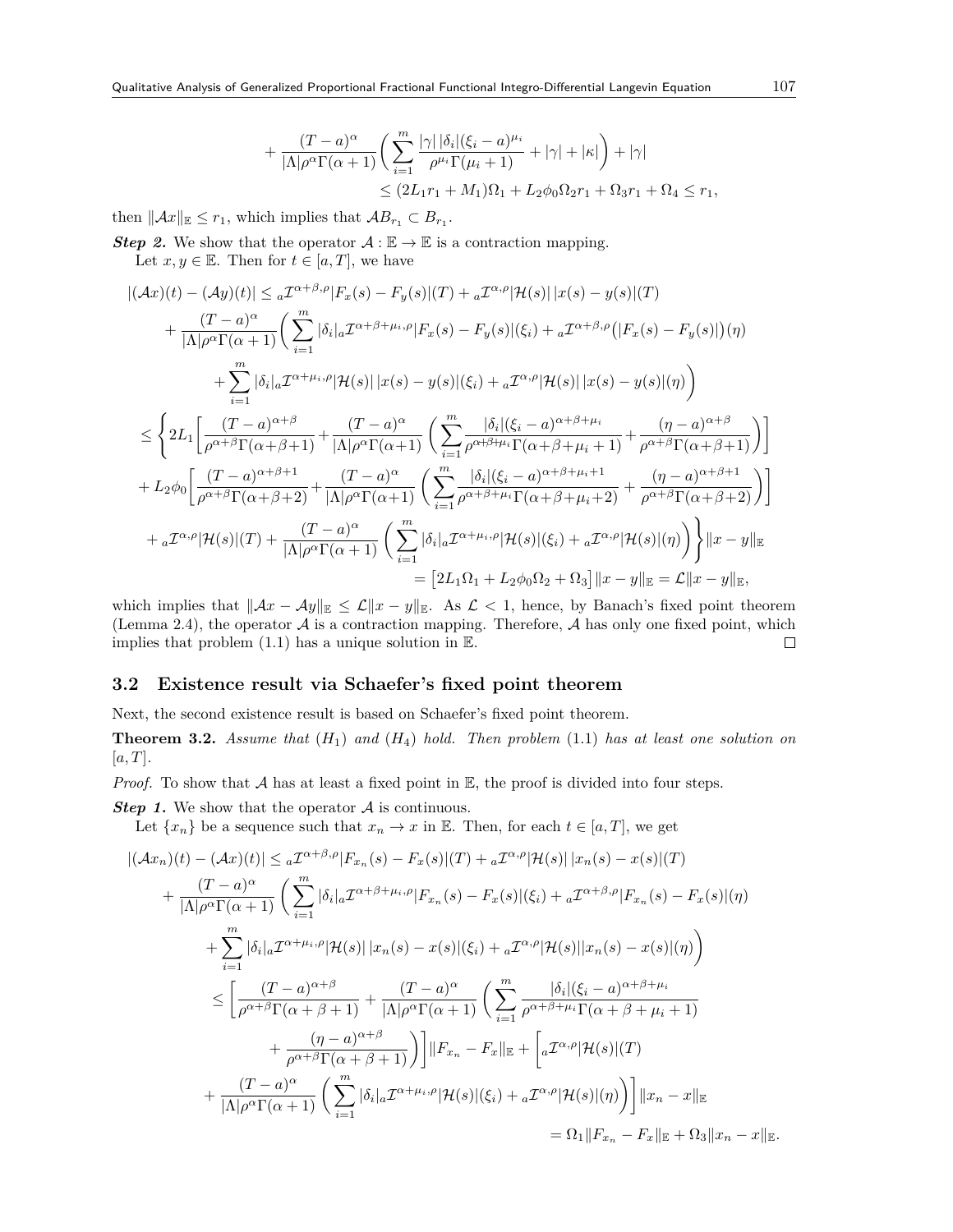Since f and  $H$  are continuous, by the Lebesgue dominated convergent theorem, we have

$$
|(\mathcal{A}x_n)(t) - (\mathcal{A}x)(t)| \longrightarrow 0 \text{ as } n \longrightarrow \infty.
$$

Hence,

$$
\|\mathcal{A}x_n - \mathcal{A}x\|_{\mathbb{E}} \longrightarrow 0 \text{ as } n \longrightarrow \infty.
$$

Therefore, the operator  $A$  is continuous.

*Step 2.* We show that the operator *A* maps a bounded set into the bounded set in E.

Indeed, we show that for any  $r_2 > 0$ , there exists a constant  $M_2 > 0$  such that for each  $x \in \overline{B}_{r_2}$  =  ${x \in \mathbb{E}: \|x\|_{\mathbb{E}} \leq r_2},$  we have  $\|\mathcal{A}x\|_{\mathbb{E}} \leq M_2$ .

Then, for any  $t \in [a, T]$  and  $x \in \overline{B}_{r_2}$ , we have

$$
|\langle Ax \rangle(t)| \leq {}_{a} \mathcal{I}^{\alpha+\beta,\rho}|F_{x}(s)|(T) + {}_{a} \mathcal{I}^{\alpha,\rho}| \mathcal{H}(s)| |x(s)|(T) \\ + \frac{(T-a)^{\alpha}}{|\Lambda|\rho^{\alpha}\Gamma(\alpha+1)} \left( \sum_{i=1}^{m} |\delta_{i}|_{a} \mathcal{I}^{\alpha+\beta+\mu,\rho}|F_{x}(s)|(\xi_{i}) + {}_{a} \mathcal{I}^{\alpha+\beta,\rho}|F_{x}(s)|(\eta) \right. \\ + \sum_{i=1}^{m} |\delta_{i}|_{a} \mathcal{I}^{\alpha+\mu,\rho}|\mathcal{H}(s)| |x(s)|(\xi_{i}) + {}_{a} \mathcal{I}^{\alpha,\rho}|\mathcal{H}(s)| |x(s)|(\eta) \\ + \sum_{i=1}^{m} \frac{|\gamma| |\delta_{i}|(\xi_{i}-a)^{\mu_{i}}}{\rho^{\mu_{i}\Gamma}(\mu_{i}+1)} + |\gamma| + |\kappa| \right) + |\gamma| \\ \leq {}_{a} \mathcal{I}^{\alpha+\beta,\rho} \Big( \sigma(s)+\tau(s)|x(s)| + \varphi(s)|x(\theta(s))| + \omega(s)|(\mathcal{S}x)(s)| \Big) (T) + {}_{a} \mathcal{I}^{\alpha,\rho}|\mathcal{H}(s)| |x(s)|(T) \\ + \frac{(T-a)^{\alpha}}{|\Lambda|\rho^{\alpha}\Gamma(\alpha+1)} \left( \sum_{i=1}^{m} |\delta_{i}|_{a} \mathcal{I}^{\alpha+\beta+\mu,\rho} \Big( \sigma(s)+\tau(s)|x(s)| + \varphi(s)|x(\theta(s))| + \omega(s)|(\mathcal{S}x)(s)| \Big) (\xi_{i}) \right. \\ + {}_{a} \mathcal{I}^{\alpha+\beta,\rho} \Big( \sigma(s)+\tau(s)|x(s)| + \varphi(s)|x(\theta(s))| + \omega(s)|(\mathcal{S}x)(s)| \Big) (\eta) \\ + \sum_{i=1}^{m} |\delta_{i}|_{a} \mathcal{I}^{\alpha+\mu_{i},\rho} |\mathcal{H}(s)| |x(s)|(\xi_{i}) + {}_{a} \mathcal{I}^{\alpha,\rho}|\mathcal{H}(s)| |x(s)|(\eta) + \sum_{i=1}^{m} \frac{|\gamma| |\delta_{i}|(\xi_{i}-a)^{\mu_{i}}}{\rho^{\mu_{i}\Gamma}(\mu_{i}+1)} + |\gamma| + |\kappa| \Big
$$

and we get the estimate

 $||Ax||_{\mathbb{E}} \leq [(\tau^* + \varphi^*)\Omega_1 + \omega^*\Omega_2 + \Omega_3]r_2 + \sigma^*\Omega_1 + \Omega_4 := M_2$ 

where  $\Omega_i$ ,  $i = 1, 2, 3, 4$ , are given by  $(2.2)$ – $(2.5)$ , respectively.

*Step 3.* We show that the operator *A* is equicontinuous.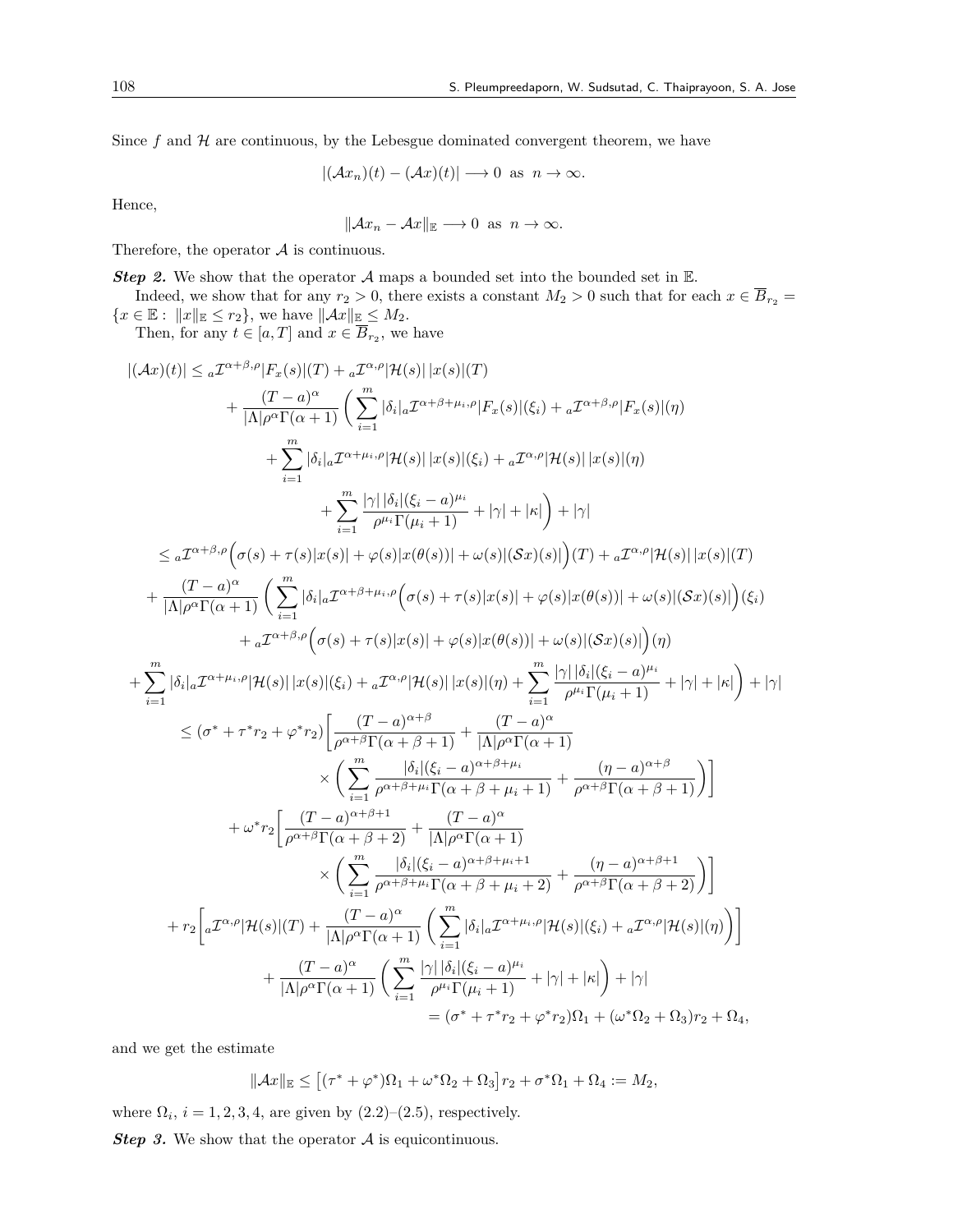Let  $B_{r_2}$  be a bounded set of E as defined in Step 2, then, for  $x \in B_{r_2}$  and  $t_1, t_2 \in [a, T]$  with  $t_1 < t_2$ , we have

$$
|(Ax)(t_{2}) - (Ax)(t_{1})|
$$
\n
$$
\leq \frac{1}{\rho^{\alpha+\beta}\Gamma(\alpha+\beta)} \int_{a}^{t_{1}} \left| e^{\frac{\rho-1}{\rho}(t_{2}-s)}(t_{2}-s)^{\alpha+\beta-1} - e^{\frac{\rho-1}{\rho}(t_{1}-s)}(t_{1}-s)^{\alpha+\beta-1} \right| |F_{x}(s)| ds
$$
\n
$$
+ \frac{1}{\rho^{\alpha}\Gamma(\alpha)} \int_{t_{1}}^{t_{2}} \left| e^{\frac{\rho-1}{\rho}(t_{2}-s)}(t_{2}-s)^{\alpha-1} - e^{\frac{\rho-1}{\rho}(t_{1}-s)}(t_{1}-s)^{\alpha-1} \right| |{\mathcal{H}}(s)| |x(s)| ds
$$
\n
$$
+ \frac{1}{\rho^{\alpha}\Gamma(\alpha)} \int_{t_{1}}^{t_{2}} \left| e^{\frac{\rho-1}{\rho}(t_{2}-s)}(t_{2}-s)^{\alpha-1} - e^{\frac{\rho-1}{\rho}(t_{1}-s)}(t_{1}-s)^{\alpha-1} \right| |{\mathcal{H}}(s)| |x(s)| ds
$$
\n
$$
+ \frac{1}{\rho^{\alpha}\Gamma(\alpha)} \int_{t_{1}}^{t_{2}} e^{\frac{\rho-1}{\rho}(t_{2}-s)}(t_{2}-s)^{\alpha-1} |{\mathcal{H}}(s)| |x(s)| ds + |\gamma| \left| e^{\frac{\rho-1}{\rho}(t_{2}-a)} - e^{\frac{\rho-1}{\rho}(t_{1}-a)} \right|
$$
\n
$$
+ \frac{|t_{2}-a|^{\alpha}e^{\frac{\rho-1}{\rho}(t_{2}-a)} - (t_{1}-a)^{\alpha}e^{\frac{\rho-1}{\rho}(t_{1}-a)}}{|\lambda|\rho^{\alpha}\Gamma(\alpha+1)} \left| \left( \sum_{i=1}^{m} \frac{|\delta_{i}|}{\rho^{\alpha+\beta+\mu_{1}}\Gamma(\alpha+\beta+\mu_{i})} \right| ds
$$
\n
$$
+ \frac{1}{\rho^{\alpha+\beta}\Gamma(\alpha+\beta)} \int_{a}^{b} e^{\frac{\rho-1}{\rho}(t_{1}-s)}(\eta-s)^{\alpha+\beta-1} |f(s,x(s),x(\theta(s)),(Sx)(s))| ds
$$
\n
$$
+ \frac{1}{\rho^{\alpha+\beta}\Gamma(\alpha+\beta
$$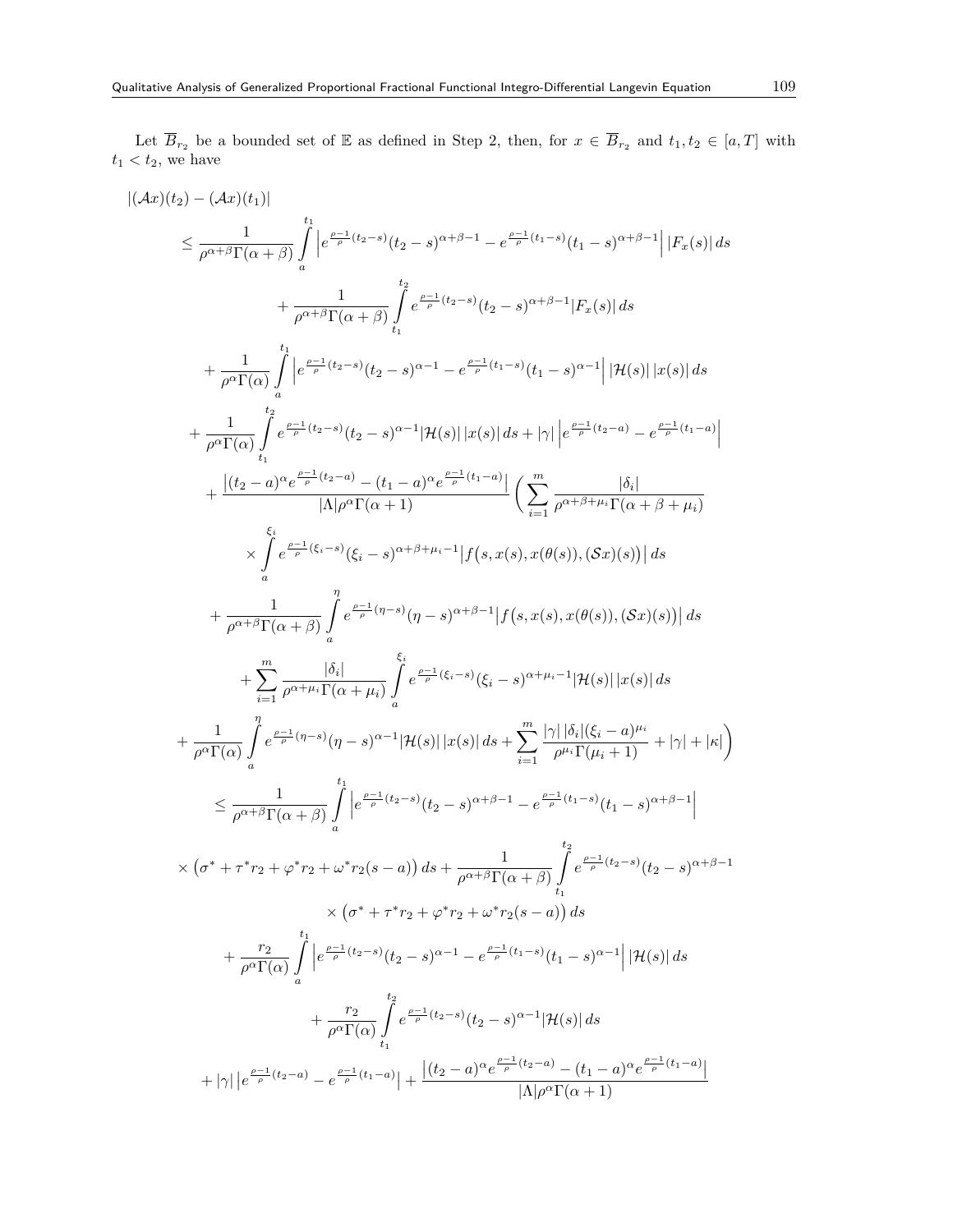$$
\times \left( \sum_{i=1}^{m} \frac{|\delta_{i}|}{\rho^{\alpha+\beta+\mu_{i}} \Gamma(\alpha+\beta+\mu_{i})} \int_{a}^{\xi_{i}} (\xi_{i}-s)^{\alpha+\beta+\mu_{i}-1} (\sigma^{*}+\tau^{*}r_{2}+\varphi^{*}r_{2}+\omega^{*}r_{2}(s-a)) ds +\frac{1}{\rho^{\alpha+\beta} \Gamma(\alpha+\beta)} \int_{a}^{\eta} (\eta-s)^{\alpha+\beta-1} (\sigma^{*}+\tau^{*}r_{2}+\varphi^{*}r_{2}+\omega^{*}r_{2}(s-a)) ds +\frac{1}{r_{2}} \sum_{i=1}^{m} \frac{|\delta_{i}|}{\rho^{\alpha+\mu_{i}} \Gamma(\alpha+\mu_{i})} \int_{a}^{\xi_{i}} e^{\frac{\rho-1}{\rho}(\xi_{i}-s)} (\xi_{i}-s)^{\alpha+\mu_{i}-1} |\mathcal{H}(s)| ds +\frac{r_{2}}{\rho^{\alpha} \Gamma(\alpha)} \int_{a}^{\eta} e^{\frac{\rho-1}{\rho}(\eta-s)} (\eta-s)^{\alpha-1} |\mathcal{H}(s)| ds + \sum_{i=1}^{m} \frac{|\gamma| |\delta_{i}|(\xi_{i}-a)^{\mu_{i}}}{\rho^{\mu_{i}} \Gamma(\mu_{i}+1)} + |\gamma| + |\kappa| \right),
$$

which implies that

$$
|(\mathcal{A}x)(t_2)-(\mathcal{A}x)(t_1)|\longrightarrow 0, \text{ as } t_1\to t_2,
$$

As a result of Steps 1–3 together with the Arzelá–Ascoli theorem (Lemma 2.3), we conclude that the operator  $\mathcal{A} : \mathbb{E} \to \mathbb{E}$  is completely continuous.

*Step 4.* We show that the set  $\mathbb{D} = \{x \in \mathbb{E} : x = \varepsilon \mathcal{A}x, 0 < \varepsilon < 1\}$  is bounded (A priori bounds). Let  $x \in \mathbb{D}$ , then  $x = \varepsilon \mathcal{A}x$ . For any  $t \in [a, T]$ , one can get the estimate

$$
(\mathcal{A}x)(t) = \varepsilon \left[ a \mathcal{I}^{\alpha+\beta,\rho} F_x(s)(t) - a \mathcal{I}^{\alpha,\rho} \mathcal{H}(s)x(s)(t) + \frac{(t-a)^{\alpha} e^{\frac{\rho-1}{\rho}(t-a)}}{\Lambda \rho^{\alpha} \Gamma(\alpha+1)} \left( \sum_{i=1}^m \delta_{ia} \mathcal{I}^{\alpha+\beta+\mu_i,\rho} F_x(s)(\xi_i) - a \mathcal{I}^{\alpha+\beta,\rho} F_x(s)(\eta) - \sum_{i=1}^m \delta_{ia} \mathcal{I}^{\alpha+\mu_i,\rho} \mathcal{H}(s)x(s)(\xi_i) + a \mathcal{I}^{\alpha,\rho} \mathcal{H}(s)x(s)(\eta) + \sum_{i=1}^m \frac{\gamma \delta_i(\xi_i-a)^{\mu_i} e^{\frac{\rho-1}{\rho}(\xi_i-a)}}{\rho^{\mu_i} \Gamma(\mu_i+1)} - \gamma e^{\frac{\rho-1}{\rho}(\eta-a)} + \kappa \right) + \gamma e^{\frac{\rho-1}{\rho}(t-a)} \right].
$$

It follows from  $(H_3)-(H_4)$  and  $0 < \varepsilon < 1$  that for any  $t \in [a, T]$ ,

$$
|x(t)| = |\varepsilon(Ax)(t)| \leq (\sigma^* + \tau^* r_2 + \varphi^* r_2) \left[ \frac{(T - a)^{\alpha + \beta}}{\rho^{\alpha + \beta} \Gamma(\alpha + \beta + 1)} + \frac{(T - a)^{\alpha}}{|\Lambda|\rho^{\alpha} \Gamma(\alpha + 1)} \left( \sum_{i=1}^m \frac{|\delta_i|(\xi_i - a)^{\alpha + \beta + \mu_i}}{\rho^{\alpha + \beta + \mu_i} \Gamma(\alpha + \beta + \mu_i + 1)} + \frac{(n - a)^{\alpha + \beta}}{\rho^{\alpha + \beta} \Gamma(\alpha + \beta + 1)} \right) \right]
$$
  
+ 
$$
\omega^* r_2 \left[ \frac{(T - a)^{\alpha + \beta + 1}}{\rho^{\alpha + \beta} \Gamma(\alpha + \beta + 2)} + \frac{(T - a)^{\alpha}}{|\Lambda|\rho^{\alpha} \Gamma(\alpha + 1)} + \frac{(n - a)^{\alpha + \beta + 1}}{\rho^{\alpha + \beta + \mu_i + 1}} \right]
$$
  

$$
\times \left( \sum_{i=1}^m \frac{|\delta_i|(\xi_i - a)^{\alpha + \beta + \mu_i + 1}}{\rho^{\alpha + \beta + \mu_i} \Gamma(\alpha + \beta + \mu_i + 2)} + \frac{(n - a)^{\alpha + \beta + 1}}{\rho^{\alpha + \beta} \Gamma(\alpha + \beta + 2)} \right) \right]
$$
  
+ 
$$
r_2 \left[ {}_{a} \mathcal{I}^{\alpha, \rho} |\mathcal{H}(s)| (T) + \frac{(T - a)^{\alpha}}{|\Lambda|\rho^{\alpha} \Gamma(\alpha + 1)} \left( \sum_{i=1}^m |\delta_i| {}_{a} \mathcal{I}^{\alpha + \mu_i, \rho} |\mathcal{H}(s)| (\xi_i) + {}_{a} \mathcal{I}^{\alpha, \rho} |\mathcal{H}(s)| (\eta) \right) \right]
$$
  
+ 
$$
\frac{(T - a)^{\alpha}}{|\Lambda|\rho^{\alpha} \Gamma(\alpha + 1)} \left( \sum_{i=1}^m \frac{|\gamma| |\delta_i| (\xi_i - a)^{\mu_i}}{\rho^{\mu_i} \Gamma(\mu_i + 1)} + |\gamma| + |\kappa| \right) + |\gamma|
$$
  
= 
$$
(\sigma^* + \tau^* r_2 + \varphi^* r_2) \Omega_1 + (\omega^* \Omega_2 + \Omega_3) r_2 + \Omega_
$$

Thus,

$$
||x||_{\mathbb{E}} \leq [(\tau^* + \varphi^*)\Omega_1 + \omega^*\Omega_2 + \Omega_3]r_2 + \sigma^*\Omega_1 + \Omega_4 := N < \infty.
$$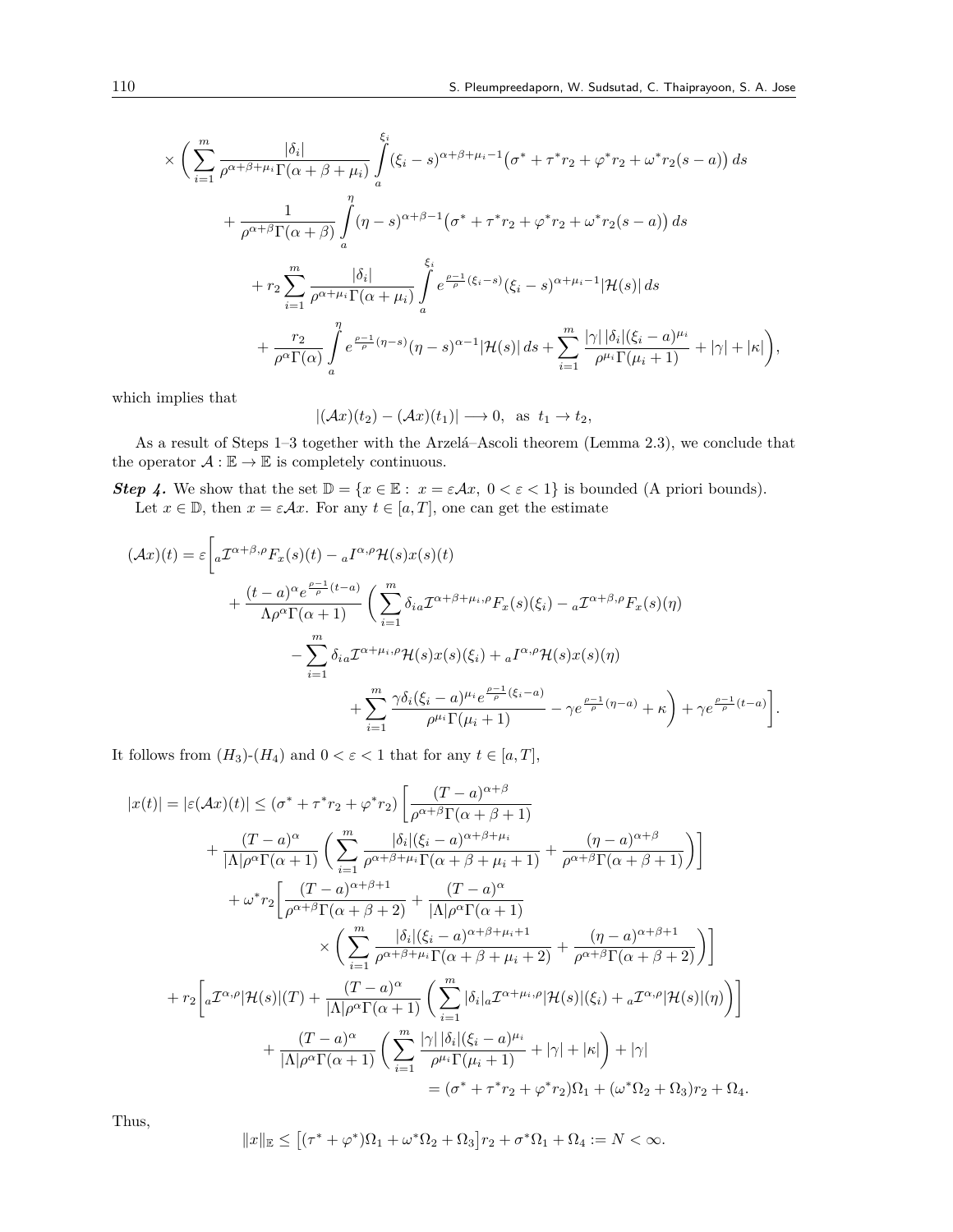This implies that  $D$  is bounded.

Hence, as a consequence of Schaefer's fiexd point theorem (Lemma 2.5), the operator *A* has at least one fixed point which is the solution of problem (1.1).  $\Box$ 

### **3.3 Existence result via Krasnoselskii's fixed point theorem**

By using Krasnoselskii's fixed point theorem, we obtain the last existence theorem.

**Theorem 3.3.** *Assume that* (H1)*,* (H3)*,* (H5) *hold. Then problem* (1.1) *has at least one solution on*  $[a, T]$  *if*  $\Omega_3 < 1$ *, where*  $\Omega_3$  *is defined by* (2.4)*.* 

*Proof.* Let sup  $|g(t)| = ||g||_E$ . By choosing a suitable  $B_{\overline{r}_3} = \{x \in \mathbb{E} : ||x||_E \leq \overline{r}_3\}$ , where *t∈*[*a,T*]

$$
\overline{r}_3 \ge \frac{\Omega_1 \|g\|_{\mathbb{E}} + \Omega_4}{1 - \Omega_3}
$$

with  $||g||_{\mathbb{E}} = \sup$ *t∈*[*a,T*]  $|g(t)|$ , we define the operators  $A_1$  and  $A_2$  on  $B_{\bar{r}_3}$  by

$$
(\mathcal{A}_1 x)(t) = {}_{a} \mathcal{I}^{\alpha+\beta,\rho} F_x(s)(t) + \frac{(t-a)^{\alpha} e^{\frac{\rho-1}{\rho}(t-a)}}{\Lambda \rho^{\alpha} \Gamma(\alpha+1)} \left( \sum_{i=1}^{m} \delta_{ia} \mathcal{I}^{\alpha+\beta+\mu_{i},\rho} F_x(s)(\xi_i) - {}_{a} \mathcal{I}^{\alpha+\beta,\rho} F_x(s)(\eta) \right),
$$
  

$$
(\mathcal{A}_2 x)(t) = \frac{(t-a)^{\alpha} e^{\frac{\rho-1}{\rho}(t-a)}}{\Lambda \rho^{\alpha} \Gamma(\alpha+1)} \left( {}_{a} \mathcal{I}^{\alpha,\rho} \mathcal{H}(s) x(s)(\eta) - \sum_{i=1}^{m} \delta_{ia} \mathcal{I}^{\alpha+\mu_{i},\rho} \mathcal{H}(s) x(s)(\xi_i) \right.
$$
  

$$
+ \sum_{i=1}^{m} \frac{\gamma \delta_i(\xi_i-a)^{\mu_i} e^{\frac{\rho-1}{\rho}(\xi_i-a)}}{\rho^{\mu_i} \Gamma(\mu_i+1)} - \gamma e^{\frac{\rho-1}{\rho}(\eta-a)} + \kappa \right) + \gamma e^{\frac{\rho-1}{\rho}(t-a)} - {}_{a} \mathcal{I}^{\alpha,\rho} \mathcal{H}(s) x(s)(t).
$$

To show that  $A_1x + A_2y \in B_{\overline{r}_3}$ , let  $x, y \in B_{\overline{r}_3}$ . Then we have

$$
\|A_1x + A_2y\|_{\mathbb{E}} \leq \sup_{t \in [a,T]} \left\{ a^{\mathcal{I}^{\alpha+\beta,\rho}} |F_x(s)|(t) + a^{\mathcal{I}^{\alpha,\rho}} |\mathcal{H}(s)| |y(s)|(t) \right.\n+ \frac{(t-a)^{\alpha} e^{\frac{\rho-1}{\rho}(t-a)}}{|\Lambda|\rho^{\alpha}\Gamma(\alpha+1)} \left( \sum_{i=1}^m |\delta_i|_a \mathcal{I}^{\alpha+\beta+\mu_i,\rho} |F_x(s)|(\xi_i) + a^{\mathcal{I}^{\alpha+\beta,\rho}} |F_x(s)|(\eta) \right.\n+ \sum_{i=1}^m |\delta_i|_a \mathcal{I}^{\alpha+\mu_i,\rho} |\mathcal{H}(s)| |y(s)|(\xi_i) + a^{\mathcal{I}^{\alpha,\rho}} |\mathcal{H}(s)| |y(s)|(\eta) \right.\n+ \sum_{i=1}^m \frac{|\gamma| |\delta_i|(\xi_i-a)^{\mu_i} e^{\frac{\rho-1}{\rho}(\xi_i-a)}}{\rho^{\mu_i}\Gamma(\mu_i+1)} + |\gamma|e^{\frac{\rho-1}{\rho}(\eta-a)} + |\kappa| \right\} + |\gamma|e^{\frac{\rho-1}{\rho}(t-a)} \left\} \n\leq \|g\|_{\mathbb{E}} \left[ \frac{(T-a)^{\alpha+\beta}}{\rho^{\alpha+\beta}\Gamma(\alpha+\beta+1)} + \frac{(T-a)^{\alpha}}{|\Lambda|\rho^{\alpha}\Gamma(\alpha+1)} \left( \sum_{i=1}^m \frac{|\delta_i|(\xi_i-a)^{\alpha+\beta+\mu_i}}{\rho^{\alpha+\beta+\mu_i}\Gamma(\alpha+\beta+\mu_i+1)} + \frac{(\eta-a)^{\alpha+\beta}}{\rho^{\alpha+\beta}\Gamma(\alpha+\beta+1)} \right) \right] \n+ \|x\|_{\mathbb{E}} \left[ a^{\mathcal{I}^{\alpha,\rho}} |\mathcal{H}(s)|(T) + \frac{(T-a)^{\alpha}}{|\Lambda|\rho^{\alpha}\Gamma(\alpha+1)} \left( \sum_{i=1}^m |\delta_i|_a \mathcal{I}^{\alpha+\mu_i,\rho} |\mathcal{H}(s)|(\xi_i) + a^{\mathcal{I}^{\alpha,\rho}} |\mathcal{H}(s)|(\eta) \right) \right] \n+ \frac{(T-a)^{\alpha}}{|\Lambda|\rho^{\alpha}\Gamma(\alpha+1)} \left( \sum_{i=1}^m \frac{|\gamma||\
$$

This implies that  $A_1x + A_2y \in B_{\bar{r}_3}$ , which satisfies assumption (i) of Lemma 2.6.

Show that assumption (ii) of Lemma 2.6 is satisfied, the continuity of  $f$  and  $H$  implies that the operator  $\mathcal{A}_1$  is continuous. For  $x \in B_{\overline{r}_3}$ , we obtain  $||\mathcal{A}_1 x||_{\mathbb{E}} \leq \Omega_1 ||g||_{\mathbb{E}}$ . This means that the operator  $A_1$  is uniformly bounded on  $B_{\bar{r}_3}$ . Next, we show that the operator  $A_1$  is equicontinuous. Setting

$$
\sup_{(t,z_1,z_2,z_3)\in[a,T]\times B_{\overline{r}_3}^3} |f(t,z_1,z_2,z_3)| = f^* < \infty,
$$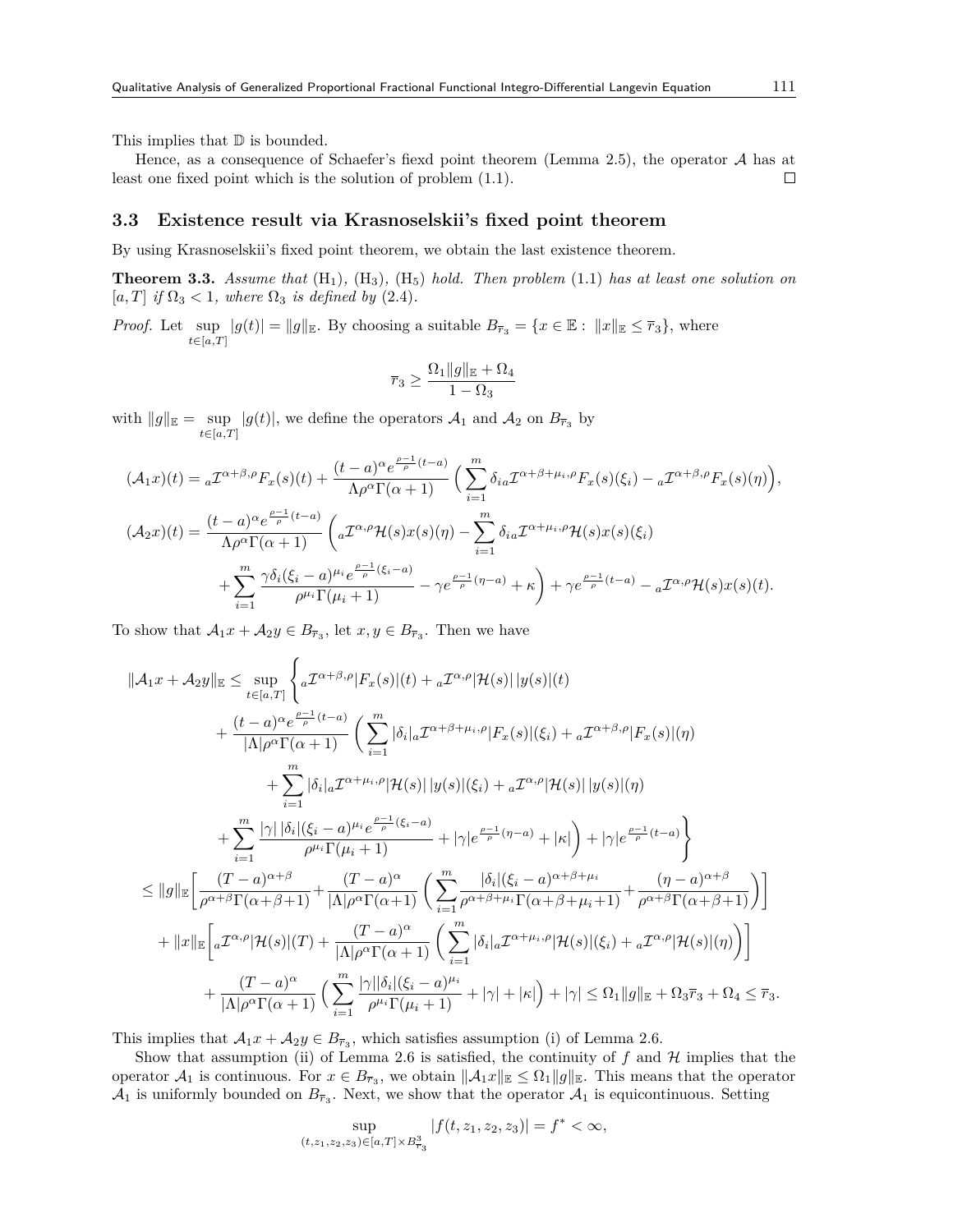for  $a \le t_1 < t_2 \le T$ , we have

$$
\begin{split} &|(\mathcal{A}_1x)(t_2)-(\mathcal{A}_1x)(t_1)|\leq \left|_a\mathcal{I}^{\alpha+\beta,\rho}F_x(s)(t_2)-{}_a\mathcal{I}^{\alpha+\beta,\rho}F_x(s)(t_1)\right|\\ &+\frac{\left|(t_2-a)^\alpha e^{\frac{\rho-1}{\rho}(t_2-a)}-(t_1-a)^\alpha e^{\frac{\rho-1}{\rho}(t_1-a)}\right|}{|\Lambda|\rho^\alpha\Gamma(\alpha+1)}\left(\sum_{i=1}^m|\delta_i|_a\mathcal{I}^{\alpha+\beta+\mu_i,\rho}|F_x(s)|(\xi_i)+{}_a\mathcal{I}^{\alpha+\beta,\rho}|F_x(s)|(\eta)\right)\\ &\leq f^*\bigg[\frac{1}{\rho^{\alpha+\beta}\Gamma(\alpha+\beta+1)}\left(|(t_2-a)^{\alpha+\beta}-(t_1-a)^{\alpha+\beta}-(t_2-t_1)^{\alpha+\beta}|+(t_2-t_1)^{\alpha+\beta}\right)\\ &+\frac{\left|(t_2-a)^\alpha e^{\frac{\rho-1}{\rho}(t_2-a)}-(t_1-a)^\alpha e^{\frac{\rho-1}{\rho}(t_1-a)}\right|}{|\Lambda|\rho^{\alpha+\beta}\Gamma(\alpha+1)}\left(\frac{(\eta-s)^{\alpha+\beta}}{\rho^\alpha\Gamma(\alpha+\beta+1)}+\sum_{i=1}^m\frac{|\delta_i|(\xi_i-s)^{\alpha+\beta+\mu_i}}{\rho^{\alpha+\mu_i}\Gamma(\alpha+\beta+\mu_i+1)}\right)\bigg], \end{split}
$$

which is independent of *x* and  $|(\mathcal{A}_1 x)(t_2) - (\mathcal{A}_1 x)(t_1)| \to 0$  as  $t_1 \to t_2$ . Therefore, the operator  $\mathcal{A}_1$ is equicontinuous. So, the operator  $A_1$  is relatively compact on  $B_{\bar{r}_3}$ . Then, by the Arzelá–Ascoli theorem, the operator  $A_1$  is compact on  $B_{\overline{r}_3}$ , and assumption (ii) of Lemma 2.6 is satisfied. It is easy to see that, using  $\Omega_3 < 1$ , we come to the conclusion that the operator  $\mathcal{A}_2$  is a contraction mapping, and also assumption (iii) of Lemma 2.6 holds. Hence, the operators  $A_1$  and  $A_2$  satisfy all assumptions of Krasnoselskii's fixed point theorem (Lemma 2.6). Therefore, problem (1.1) has at least one solution on [*a, T*].  $\Box$ 

## **4 Ulam–Hyers stability results**

In this section, we investigate some necessary and sufficient conditions for Ulam–Hyers (UH) stability, generalized Ulam–Hyers (GUH) stability, Ulam–Hyers–Rassias (UHR) stability, and generalized Ulam–Hyers–Rassias (GUHR) stability of problem (1.1).

**Definition 4.1** ([35]). Problem (1.1) is UH stable if there exists a real number  $\Phi > 0$  such that for  $\epsilon > 0$  and solution  $z \in \mathbb{E}^1 = C^1([a,T], \mathbb{R})$  of the inequality

$$
\left| {}_{a}^{C} \mathcal{D}^{\beta,\rho} \left( {}_{a}^{C} \mathcal{D}^{\alpha,\rho} + \mathcal{H}(t) \right) z(t) - f\big(t, z(t), z(\theta(t)), (\mathcal{S}z)(t) \big) \right| \le \epsilon, \quad t \in [a, T], \tag{4.1}
$$

there exists a solution  $x \in \mathbb{E}^1$  of problem  $(1.1)$  with

$$
|z(t) - x(t)| \le \Phi \epsilon, \ \ t \in [a, T].
$$

**Definition 4.2** ([35]). Problem (1.1) is GUH stable if there exists  $\Phi_f \in C(\mathbb{R}^+, \mathbb{R}^+)$  with  $\Phi_f(0) = 0$ such that for each solution  $z \in \mathbb{E}^1$  of inequality (4.1) there exists a solution  $x \in \mathbb{E}^1$  of problem (1.1) such that

$$
|z(t) - x(t)| \le \Phi_f \epsilon, \ \ t \in [a, T].
$$

**Definition 4.3** ([35]). Problem (1.1) is UHR stable with respect to  $\Phi_f \in C([a,T], \mathbb{R}^+)$  if there exists a real number  $C_{f, \Phi} > 0$  such that for  $\epsilon > 0$  and for each solution  $z \in \mathbb{E}^1$  of the inequality

$$
\left| {}_{a}^{C} \mathcal{D}^{\beta,\rho} \left( {}_{a}^{C} \mathcal{D}^{\alpha,\rho} + \mathcal{H}(t) \right) z(t) - f\big(t, z(t), z(\theta(t)), (\mathcal{S}z)(t) \big) \right| \le \epsilon \Phi_f(t), \quad t \in [a, T], \tag{4.2}
$$

there exists a solution  $x \in \mathbb{E}^1$  of problem (1.1) with

$$
|z(t) - x(t)| \le C_{f, \Phi} \epsilon \Phi_f(t), \quad t \in [a, T].
$$

**Definition 4.4** ([35]). Problem (1.1) is GUHR stable with respect to  $\Phi_f \in C([a,T], \mathbb{R}^+)$  if there exists a real number  $C_{f, \Phi} > 0$  such that for each solution  $z \in \mathbb{E}^1$  of the inequality

$$
\left| {}_{a}^{C} \mathcal{D}^{\beta,\rho} \left( {}_{a}^{C} \mathcal{D}^{\alpha,\rho} + \mathcal{H}(t) \right) z(t) - f\big(t, z(t), z(\theta(t)), (\mathcal{S}z)(t) \big) \right| \leq \Phi_f(t), \quad t \in [a, T],
$$

there exists a solution  $x \in \mathbb{E}^1$  of problem (1.1) such that

$$
|z(t) - x(t)| \le C_{f, \Phi} \Phi_f(t), \quad t \in [a, T].
$$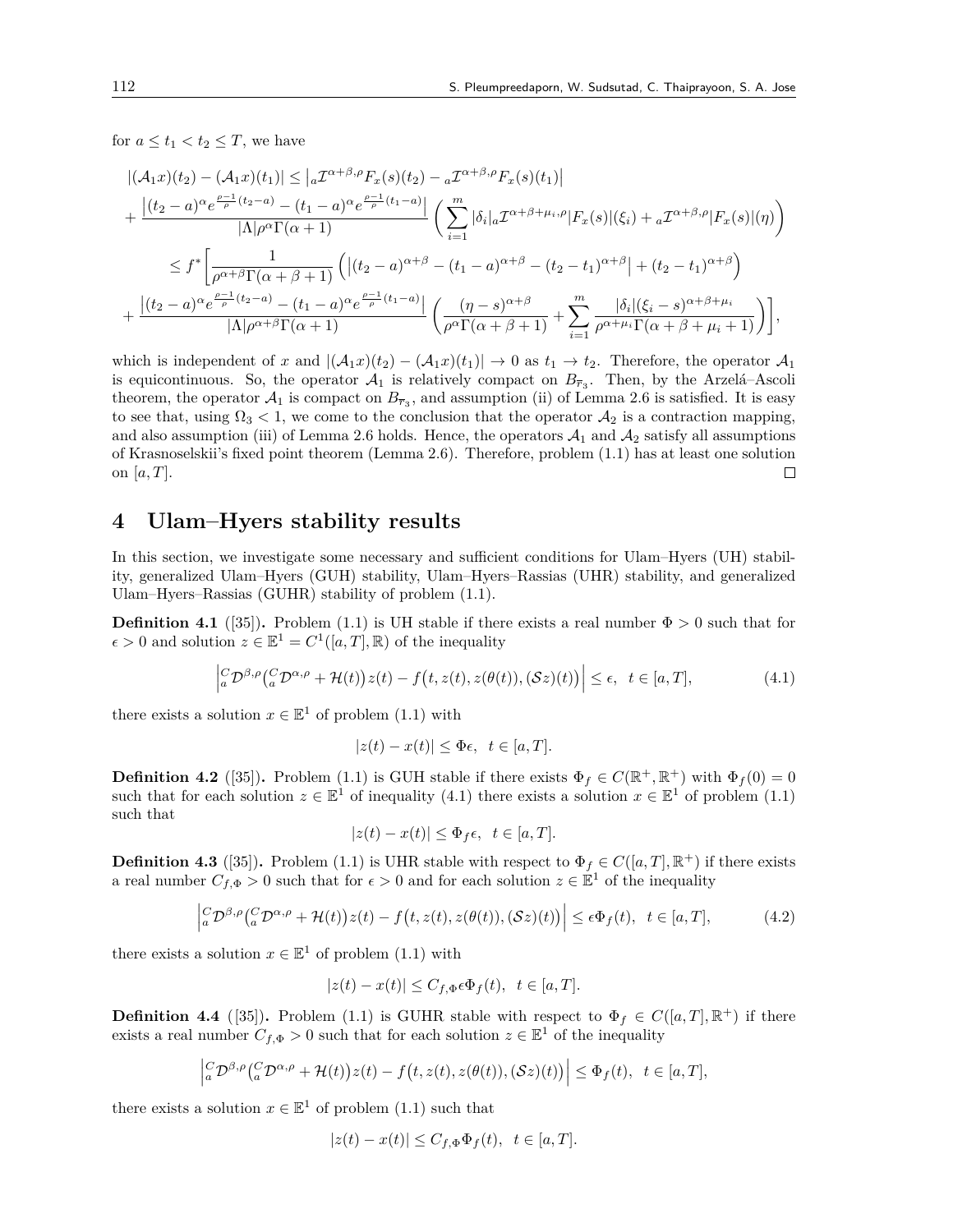#### **Remark 4.1.** It is clear that

- (i) Definition  $4.1 \implies$  Definition  $4.2$ ;
- (ii) Definition  $4.3 \implies$  Definition  $4.4$ ;
- (iii) Definition 4.3 for  $\Phi_f(\cdot) = 1 \Longrightarrow$  Definition 4.1.

**Remark 4.2.** A function  $z \in \mathbb{E}^1$  is a solution of inequality (4.1) if and only if there exists a function  $v \in C([a,T], {\mathbb R})$  (dependent on  $z)$  such that

- (i)  $|v(t)| \le \epsilon, \forall t \in [a, T].$
- (ii)  ${}_{a}^{C} \mathcal{D}^{\beta,\rho}({}_{a}^{C} \mathcal{D}^{\alpha,\rho} + \mathcal{H}(t))z(t) = f(t,z(t),z(\theta(t)),(\mathcal{S}z)(t)) + v(t), t \in [a,T].$

By Remark 4.2, the solution of the problem

$$
_{a}^{C} \mathcal{D}^{\beta,\rho}({}_{a}^{C} \mathcal{D}^{\alpha,\rho} + \mathcal{H}(t))z(t) = f(t,z(t),z(\theta(t)),(\mathcal{S}z)(t)) + v(t), \ \ t \in [a,T],
$$

can be written by

$$
z(t) = {}_{a} \mathcal{I}^{\alpha+\beta,\rho} F_{z}(s)(t) - {}_{a} \mathcal{I}^{\alpha,\rho} \mathcal{H}(s) z(s)(t)
$$
  
+ 
$$
\frac{(t-a)^{\alpha} e^{\frac{\rho-1}{\rho}(t-a)}}{\Lambda \rho^{\alpha} \Gamma(\alpha+1)} \left( \sum_{i=1}^{m} \delta_{ia} \mathcal{I}^{\alpha+\beta+\mu_{i},\rho} F_{z}(s)(\xi_{i}) - {}_{a} \mathcal{I}^{\alpha+\beta,\rho} F_{z}(s)(\eta) - \sum_{i=1}^{m} \delta_{ia} \mathcal{I}^{\alpha+\mu_{i},\rho} \mathcal{H}(s) z(s)(\xi_{i}) + {}_{a} \mathcal{I}^{\alpha,\rho} \mathcal{H}(s) z(s)(\eta) - \sum_{i=1}^{m} \frac{\gamma \delta_{i}(\xi_{i}-a)^{\mu_{i}} e^{\frac{\rho-1}{\rho}(\xi_{i}-a)}}{\rho^{\mu_{i}} \Gamma(\mu_{i}+1)} - \gamma e^{\frac{\rho-1}{\rho}(\eta-a)} + \kappa \right) + \gamma e^{\frac{\rho-1}{\rho}(t-a)} + {}_{a} \mathcal{I}^{\alpha+\beta,\rho} v(s)(t) + \frac{(t-a)^{\alpha} e^{\frac{\rho-1}{\rho}(t-a)}}{\Lambda \rho^{\alpha} \Gamma(\alpha+1)} \left( \sum_{i=1}^{m} \delta_{ia} \mathcal{I}^{\alpha+\beta+\mu_{i},\rho} v(s)(\xi_{i}) - {}_{a} \mathcal{I}^{\alpha+\beta,\rho} v(s)(\eta) \right).
$$

Firstly, we present an important lemma that will be used in the proofs of the first stability theorem. **Lemma 4.1.** *If*  $z \in \mathbb{E}^1$  satisfies (4.1), then the function  $z$  *is a solution of the inequality* 

$$
|z(t) - (\mathcal{A}z)(t)| \le \Omega_1 \epsilon, \ \ 0 < \epsilon \le 1,\tag{4.3}
$$

*where*  $\Omega_1$  *is given by* (2.2).

*Proof.* From Remark 4.2, we obtain the inequality

$$
|z(t) - (\mathcal{A}z)(t)| \leq \left| a\mathcal{I}^{\alpha+\beta,\rho}v(s)(t) + \frac{(t-a)^{\alpha}e^{\frac{\rho-1}{\rho}(t-a)}}{\Lambda\rho^{\alpha}\Gamma(\alpha+1)} \right|
$$
  

$$
\times \left( \sum_{i=1}^{m} \delta_{ia}\mathcal{I}^{\alpha+\beta+\mu_i,\rho}v(s)(\xi_i) - a\mathcal{I}^{\alpha+\beta,\rho}v(s)(\eta) \right) \right|
$$
  

$$
\leq \left[ \frac{(T-a)^{\alpha+\beta}}{\rho^{\alpha+\beta}\Gamma(\alpha+\beta+1)} + \frac{(T-a)^{\alpha}}{|\Lambda|\rho^{\alpha}\Gamma(\alpha+1)} \right]
$$
  

$$
\times \left( \sum_{i=1}^{m} \frac{|\delta_i|(\xi_i-a)^{\alpha+\beta+\mu_i}}{\rho^{\alpha+\beta+\mu_i}\Gamma(\alpha+\beta+\mu_i+1)} + \frac{(\eta-a)^{\alpha+\beta}}{\rho^{\alpha+\beta}\Gamma(\alpha+\beta+1)} \right) \bigg] \epsilon = \Omega_1 \epsilon,
$$

where  $\Omega_1$  is given by (2.2), from which inequality (4.3) follows.

Now, we present the UH and GUH results.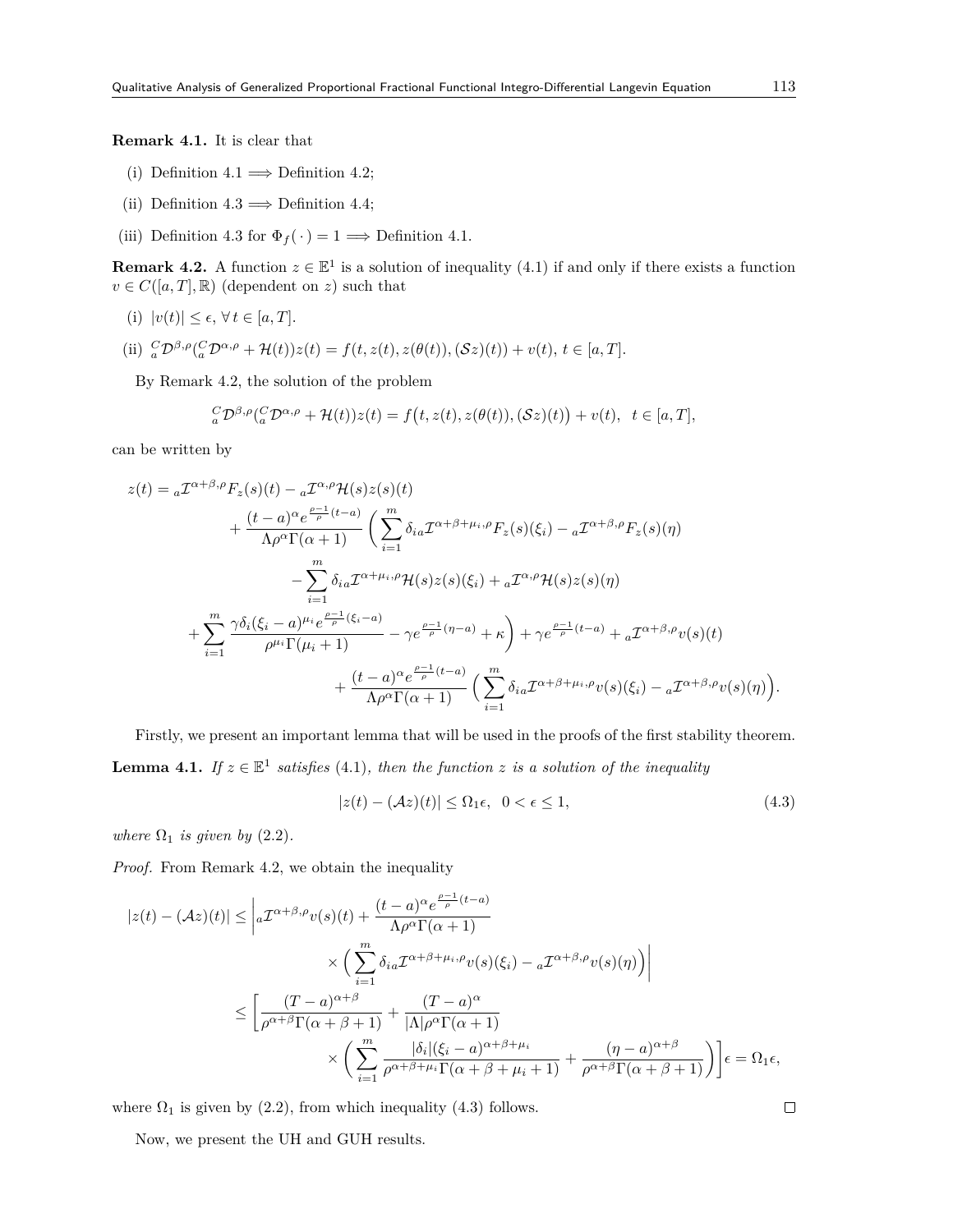**Theorem 4.1.** *Assume that*  $(H_1)$ *,*  $(H_2)$ *,*  $(H_3)$  *are satisfied with*  $\mathcal{L} < 1$ *, where*  $\mathcal{L}$  *is defined by* (3.2)*. Then problem* (1.1) *is both UH stable and GUH stable on* [*a, T*]*.*

*Proof.* Let  $z \in \mathbb{E}^1$  be a solution of (4.1) and let *x* be the unique solution of problem (1.1),

$$
\begin{cases} \binom{C}{a} \mathcal{D}^{\beta,\rho} \binom{C}{a} \mathcal{D}^{\alpha,\rho} + \mathcal{H}(t) \big) x(t) = f(t, x(t), x(\theta(t)), (\mathcal{S}x)(t)), \quad t \in (a, T] \\ x(a) = \gamma, \quad x(\eta) = \sum_{i=1}^{m} \delta_{ia} I^{\mu_i,\rho} x(\xi_i) + \kappa. \end{cases}
$$

By applying the triangle inequality  $|u - v| \leq |u| + |v|$  and Lemma 4.1, we have

$$
|z(t) - x(t)| = \left| z(t) - aT^{\alpha+\beta,\rho} F_x(s)(t) + aT^{\alpha,\rho} \mathcal{H}(s)x(s)(t) - \frac{(t-a)^{\alpha} e^{\frac{\rho-1}{\rho}(t-a)}}{\Lambda \rho^{\alpha} \Gamma(\alpha+1)} \left( \sum_{i=1}^m \delta_{ia} T^{\alpha+\beta+\mu_i,\rho} F_x(s)(\xi_i) - aT^{\alpha+\beta,\rho} F_x(s)(\eta) - \sum_{i=1}^m \delta_{ia} T^{\alpha+\mu_i,\rho} \mathcal{H}(s)x(s)(\xi_i) + aT^{\alpha,\rho} \mathcal{H}(s)x(s)(\eta) \right) \right|
$$
  
+ 
$$
\sum_{i=1}^m \frac{\gamma \delta_i(\xi_i-a)^{\mu_i} e^{\frac{\rho-1}{\rho}(\xi_i-a)}}{\rho^{\mu_i} \Gamma(\mu_i+1)} - \gamma e^{\frac{\rho-1}{\rho}(\eta-a)} + \kappa \left( -\gamma e^{\frac{\rho-1}{\rho}(t-a)} \right)
$$
  
= 
$$
|z(t) - (\mathcal{A}z)(t) + (\mathcal{A}z)(t) - (\mathcal{A}x)(t)| \leq |z(t) - (\mathcal{A}z)(t)| + |(\mathcal{A}z)(t) - (\mathcal{A}x)(t)| \leq \Omega_1 \epsilon + \mathcal{L}|z(t) - x(t)|.
$$

This yields

$$
|z(t) - x(t)| \leq \frac{\Omega_1 \epsilon}{1 - \mathcal{L}}.
$$

By setting  $\Phi = \frac{\Omega_1}{1-\mathcal{L}}$  and  $\mathcal{L} < 1$ , we end up with

$$
|z(t) - x(t)| \le \Phi \epsilon.
$$

Hence, problem (1.1) is UH stable. Moreover, if we set  $\Phi_f(\epsilon) = \Phi_{\epsilon}$ , with  $\Phi_f(0) = 0$ , then problem (1.1) is GUH stable.  $\Box$ 

**Remark 4.3.** A function  $z \in \mathbb{E}^1$  is a solution of inequality (4.2) if and only if there exists a function  $w \in C([a, T], \mathbb{R})$  (dependent on *z*) such that

- $(i)$   $|\Theta(t)| \leq \epsilon \Psi_{\Theta}(t), \forall t \in [a, T].$
- (ii)  ${}_{a}^{C}D^{\beta,\rho}({}_{a}^{C}D^{\alpha,\rho}+\lambda(t))z(t) = f(t,z(t),z(\theta(t)),(\mathcal{S}z)(t)) + \Theta(t), t \in [a,T].$

By Remark 4.3, the solution of the problem

$$
_{a}^{C}D^{\beta,\rho}(_{a}^{C}\mathcal{H}^{\alpha,\rho}+\mathcal{H}(t))z(t)=f\big(t,z(t),z(\theta(t)),(\mathcal{S}z)(t)\big)+\Theta(t),\ \ t\in[a,T],
$$

can be written by

$$
z(t) = {}_{a} \mathcal{I}^{\alpha+\beta,\rho} F_{z}(s)(t) - {}_{a} \mathcal{I}^{\alpha,\rho} \mathcal{H}(s) z(s)(t)
$$
  
+ 
$$
\frac{(t-a)^{\alpha} e^{\frac{\rho-1}{\rho}(t-a)}}{\Lambda \rho^{\alpha} \Gamma(\alpha+1)} \left( \sum_{i=1}^{m} \delta_{ia} \mathcal{I}^{\alpha+\beta+\mu_{i},\rho} F_{z}(s)(\xi_{i}) - {}_{a} \mathcal{I}^{\alpha+\beta,\rho} F_{z}(s)(\eta) - \sum_{i=1}^{m} \delta_{ia} \mathcal{I}^{\alpha+\mu_{i},\rho} \mathcal{H}(s) z(s)(\xi_{i}) + {}_{a} \mathcal{I}^{\alpha,\rho} \mathcal{H}(s) z(s)(\eta) - \sum_{i=1}^{m} \frac{\gamma \delta_{i}(\xi_{i}-a)^{\mu_{i}} e^{\frac{\rho-1}{\rho}(\xi_{i}-a)}}{\rho^{\mu_{i}} \Gamma(\mu_{i}+1)} - \gamma e^{\frac{\rho-1}{\rho}(\eta-a)} + \kappa \right) + \gamma e^{\frac{\rho-1}{\rho}(t-a)} + {}_{a} \mathcal{I}^{\alpha+\beta,\rho} w(s)(t) + \frac{(t-a)^{\alpha} e^{\frac{\rho-1}{\rho}(t-a)}}{\Lambda \rho^{\alpha} \Gamma(\alpha+1)} \left( \sum_{i=1}^{m} \delta_{ia} \mathcal{I}^{\alpha+\beta+\mu_{i},\rho} w(s)(\xi_{i}) - {}_{a} \mathcal{I}^{\alpha+\beta,\rho} w(s)(\eta) \right).
$$

Next, we construct lemma that will be used in the proofs of the second stability theorem.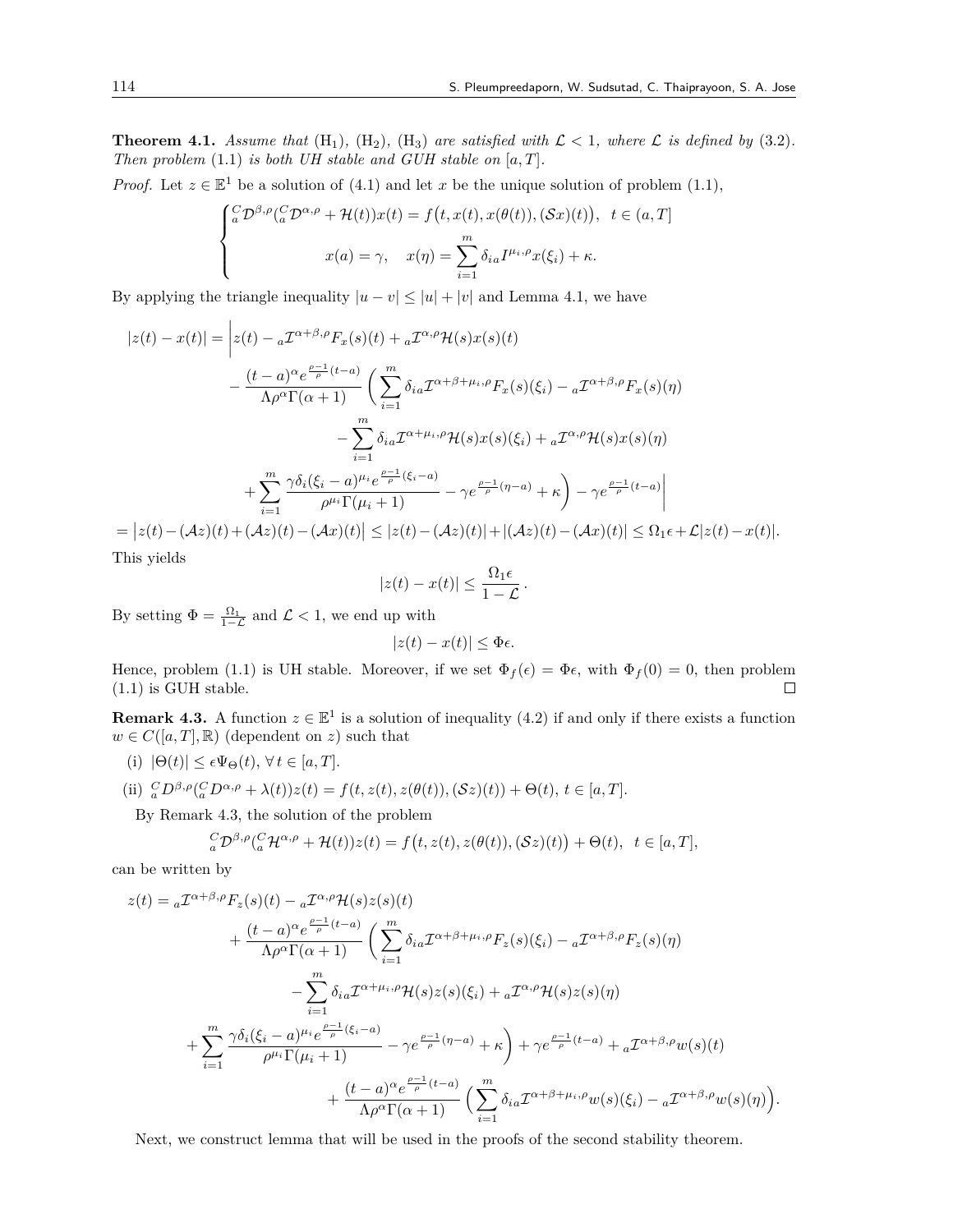**Lemma 4.2.** Let  $z \in \mathbb{E}^1$  be a solution of inequality (4.2). Then the function  $z$  satisfies the inequality

$$
|z(t) - (\mathcal{A}z)(t)| \le \Omega_1 \Psi_{\Theta}(t)\epsilon, \ \ 0 < \epsilon \le 1,\tag{4.4}
$$

*where*  $\Omega_1$  *is given by* (2.2).

*Proof.* From Remark 4.3, we obtain the inequality

$$
|z(t) - (\mathcal{A}z)(t)| \leq \left|_{a} \mathcal{I}^{\alpha+\beta,\rho}\Theta(s)(t) + \frac{(t-a)^{\alpha}e^{\frac{\rho-1}{\rho}(t-a)}}{\Lambda \rho^{\alpha}\Gamma(\alpha+1)} \right|
$$
  

$$
\times \left( \sum_{i=1}^{m} \delta_{ia} \mathcal{I}^{\alpha+\beta+\mu_{i},\rho}\Theta(s)(\xi_{i}) - {}_{a} \mathcal{I}^{\alpha+\beta,\rho}\Theta(s)(\eta) \right) \right|
$$
  

$$
\leq \left[ \frac{(T-a)^{\alpha+\beta}}{\rho^{\alpha+\beta}\Gamma(\alpha+\beta+1)} + \frac{(T-a)^{\alpha}}{|\Lambda|\rho^{\alpha}\Gamma(\alpha+1)} \right]
$$
  

$$
\times \left( \sum_{i=1}^{m} \frac{|\delta_{i}|(\xi_{i}-a)^{\alpha+\beta+\mu_{i}}}{\rho^{\alpha+\beta+\mu_{i}}\Gamma(\alpha+\beta+\mu_{i}+1)} + \frac{(\eta-a)^{\alpha+\beta}}{\rho^{\alpha+\beta}\Gamma(\alpha+\beta+1)} \right) \right] \Psi_{\Theta}(t)\epsilon
$$
  

$$
= \Omega_{1} \Psi_{\Theta}(t)\epsilon,
$$

where  $\Omega_1$  is given by (2.2), which leads to inequality (4.4).

$$
\Box
$$

Next, we are ready to prove UHR and GUHR stability results.

**Theorem 4.2.** *If assumptions*  $(H_1)$ ,  $(H_2)$ ,  $(H_3)$  *are satisfied,*  $\mathcal{L}$  < 1*, where*  $\mathcal{L}$  *is defined by* (3.2)*, then problem* (1.1) *is both UHR stable and GUHR stable on* [*a, T*]*.*

*Proof.* Let  $z \in \mathbb{E}^1$  be a solution of inequality (4.2) and let *x* be the unique solution of problem (1.1). By applying the triangle inequality and Lemma 4.1, we get

$$
|z(t) - x(t)| = \left| z(t) - aT^{\alpha+\beta,\rho} F_x(s)(t) + aT^{\alpha,\rho} \mathcal{H}(s)x(s)(t) \right|
$$
  

$$
- \frac{(t-a)^{\alpha} e^{\frac{\rho-1}{\rho}(t-a)}}{\Lambda \rho^{\alpha} \Gamma(\alpha+1)} \left( \sum_{i=1}^{m} \delta_{ia} T^{\alpha+\beta+\mu_i,\rho} F_x(s)(\xi_i) - aT^{\alpha+\beta,\rho} F_x(s)(\eta) \right)
$$
  

$$
- \sum_{i=1}^{m} \delta_{ia} T^{\alpha+\mu_i,\rho} \mathcal{H}(s)x(s)(\xi_i) + aT^{\alpha,\rho} \mathcal{H}(s)x(s)(\eta)
$$
  

$$
+ \sum_{i=1}^{m} \frac{\gamma \delta_i (\xi_i - a)^{\mu_i} e^{\frac{\rho-1}{\rho}(\xi_i - a)}}{\rho^{\mu_i} \Gamma(\mu_i + 1)} - \gamma e^{\frac{\rho-1}{\rho}(\eta - a)} + \kappa \right) - \gamma e^{\frac{\rho-1}{\rho}(t-a)} \Big|
$$
  

$$
= |z(t) - (\mathcal{A}z)(t) + (\mathcal{A}z)(t) - (\mathcal{A}x)(t)|
$$
  

$$
\leq |z(t) - (\mathcal{A}z)(t)| + |(\mathcal{A}z)(t) - (\mathcal{A}x)(t)|
$$
  

$$
\leq \Omega_1 \Psi_\Theta(t) \epsilon + \mathcal{L}|z(t) - x(t)|,
$$

where  $\mathcal L$  is defined by (3.2), which implies that

$$
|z(t) - x(t)| \leq \frac{\Omega_1 \Psi_{\Theta}(t) \epsilon}{1 - \mathcal{L}}.
$$

By setting  $C_{f, \Phi} = \frac{\Omega_1}{1 - \mathcal{L}}$  with  $\mathcal{L} < 1$ , we get the inequality

$$
|z(t) - x(t)| \le C_{f, \Phi} \epsilon \Psi_{\Theta}(t).
$$

Hence, problem (1.1) is UHR stable. Moreover, if we set  $\Phi_f(t) = \epsilon \Psi_{\Theta}(t)$ , with  $\Phi_f(0) = 0$ , then problem (1.1) is GUHR stable. $\Box$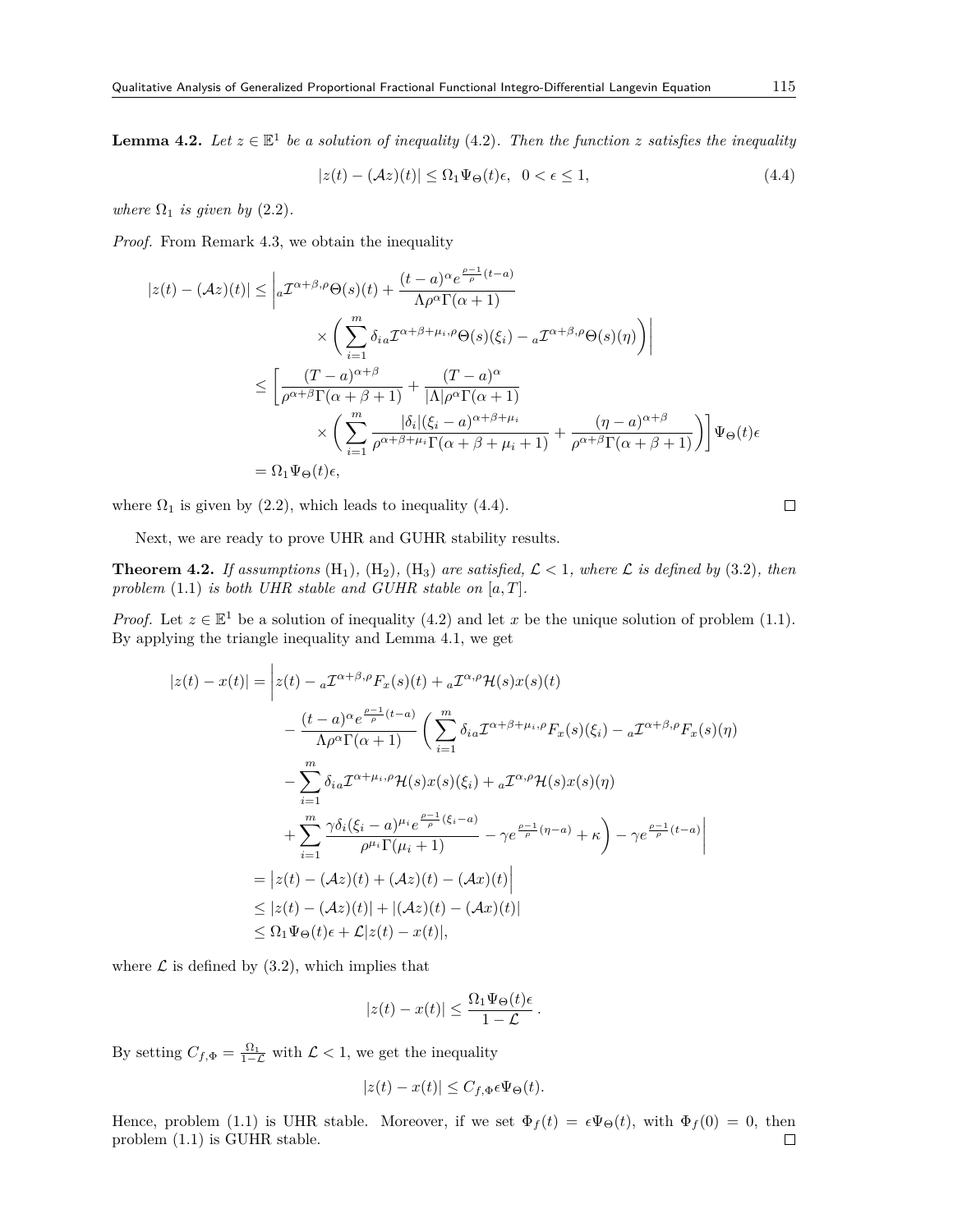# **5 An example**

In this section, we present an example which illustrates the validity and applicability of the main results.

**Example.** Consider the following boundary value problem for the nonlinear GPF integro-differential Langevin equation

$$
\begin{cases} {}^{C}_{0}\mathcal{D}^{\frac{\sqrt{\pi}}{2},\frac{\sqrt{2}}{2}}\left({}^{C}_{0}\mathcal{D}^{\frac{\sqrt{3}}{2},\frac{\sqrt{2}}{2}}+\frac{1}{16}(t-a)^{2}e^{\frac{\rho-1}{\rho}(t-a)}\right)x(t) = f\left(t,x(t),x(\theta(t)),(\mathcal{S}x)(t)\right), \ t \in [0,2],\\ x(0) = 0, \quad x(1) = \sqrt{2} \, {}_{0}\mathcal{I}^{\frac{1}{2},\frac{\sqrt{2}}{2}}x\left(\frac{1}{2}\right) - \frac{1}{2} \, {}_{0}\mathcal{I}^{\frac{3}{2},\frac{\sqrt{2}}{2}}x\left(\frac{4}{3}\right) - {}_{0}\mathcal{I}^{\frac{5}{2},\frac{\sqrt{2}}{2}}x\left(\frac{3}{2}\right) + \frac{1}{10} \,. \end{cases} \tag{5.1}
$$

Here,

$$
\alpha = \frac{\sqrt{3}}{2}, \quad \beta = \frac{\sqrt{\pi}}{2}, \quad \rho = \frac{\sqrt{2}}{2},
$$
  
\n
$$
a = 0, \quad T = 2, \quad m = 3, \quad \gamma = 0, \quad \eta = 1,
$$
  
\n
$$
\kappa = \frac{1}{10}, \quad \mu_1 = \frac{1}{2}, \quad \mu_2 = \frac{3}{2}, \quad \mu_3 = \frac{5}{2},
$$
  
\n
$$
\xi_1 = \frac{1}{2}, \quad \xi_2 = \frac{4}{3}, \quad \xi_3 = \frac{3}{2},
$$
  
\n
$$
\delta_1 = \sqrt{2}, \quad \delta_2 = -\frac{1}{2}, \quad \delta_3 = -1, \quad \theta(t) = \frac{t}{2}
$$

and

$$
\mathcal{H}(t) = \frac{1}{16} (t-a)^2 e^{\frac{\rho-1}{\rho} (t-a)}.
$$

Obviously, the function  $H$  satisfies the assumption  $(H_1)$  for all  $t \in [a, T]$ . From the all given all data, we obtain that  $\Lambda \approx 1.49603 \neq 0$ ,  $\Omega_1 \approx 8.26497$ ,  $\Omega_2 \approx 4.17132$ ,  $\Omega_3 \approx 0.17389$  and  $\Omega_4 \approx 0.17303$ .

(i) Let  $f : [a, T] \times \mathbb{R}^3 \to \mathbb{R}$  be a function defined by

$$
f(t,x(t),x(\theta(t)),(\mathcal S x)(t))\!=\!\frac{1}{4}\!+\!\frac{1}{9}\,t^3\!+\!\frac{2\sin^2(\pi t)}{(t\!+\!5)^2}\,\frac{|x|}{1\!+\!|x|}-\frac{x(1.5t)}{(t\!+\!5)^2}\!+\!\frac{(t\!+\!1)^3}{e^t\!+\!2}\int\limits_a^t\frac{\cos^2(\pi t)}{(e^{s^2}\!+\!3)^2}\,x(s)\,ds.
$$

For  $x_1, x_2, y_1, y_2, z_1, z_2 \in \mathbb{R}$  and  $t \in [a, T]$ , we have

$$
\left| f(t, x_1, y_1, z_1) - f(t, x_2, y_2, z_2) \right| \le \frac{1}{25} \left( |x_1 - y_1| + |x_2 - y_2| \right) + \frac{1}{3} |z_1 - z_2|,
$$
  

$$
|\phi(t, s, x_1) - \phi(t, s, y_1)| \le \frac{1}{16} |x_1 - y_1|.
$$

The assumptions  $(H_1)$ – $(H_3)$  are satisfied with  $L_1 = \frac{1}{25}$ ,  $L_2 = \frac{1}{3}$ , and  $\phi_0 = \frac{1}{16}$ . Hence

$$
\mathcal{L} := 2L_1 \Omega_1 + L_2 \phi_0 \Omega_2 + \Omega_3 \approx 0.92199 < 1.
$$

This ensures the existence of the unique solution for (5.1) according to Theorem 3.1. Further, we compute

$$
\Phi := \frac{\Omega_1}{1 - \mathcal{L}} \approx 105.95156 > 0.
$$

Thus, by Theorem (4.1), problem (5.1) is UH stable and, consequently, GUH stable.

(ii) Let  $f : [a, T] \times \mathbb{R}^3 \to \mathbb{R}$  be a function defined by

$$
f(t, x(t), x(\theta(t)), (Sx)(t)) = \frac{e^{-t}}{(t+8)^2} + \frac{6e^{-2t}}{(t+8)^2} \frac{|x|}{2+|x|} + \frac{5}{4(2+t)^2} \frac{|x(0.25t)|}{|x(0.25t)|+9} + \frac{(t+3)^3 \cos^2(\pi t)}{(e^t+2)^2} \int_a^t \frac{\sin^2(t-s)}{(e^{t-s}+2)^2} x(s) ds.
$$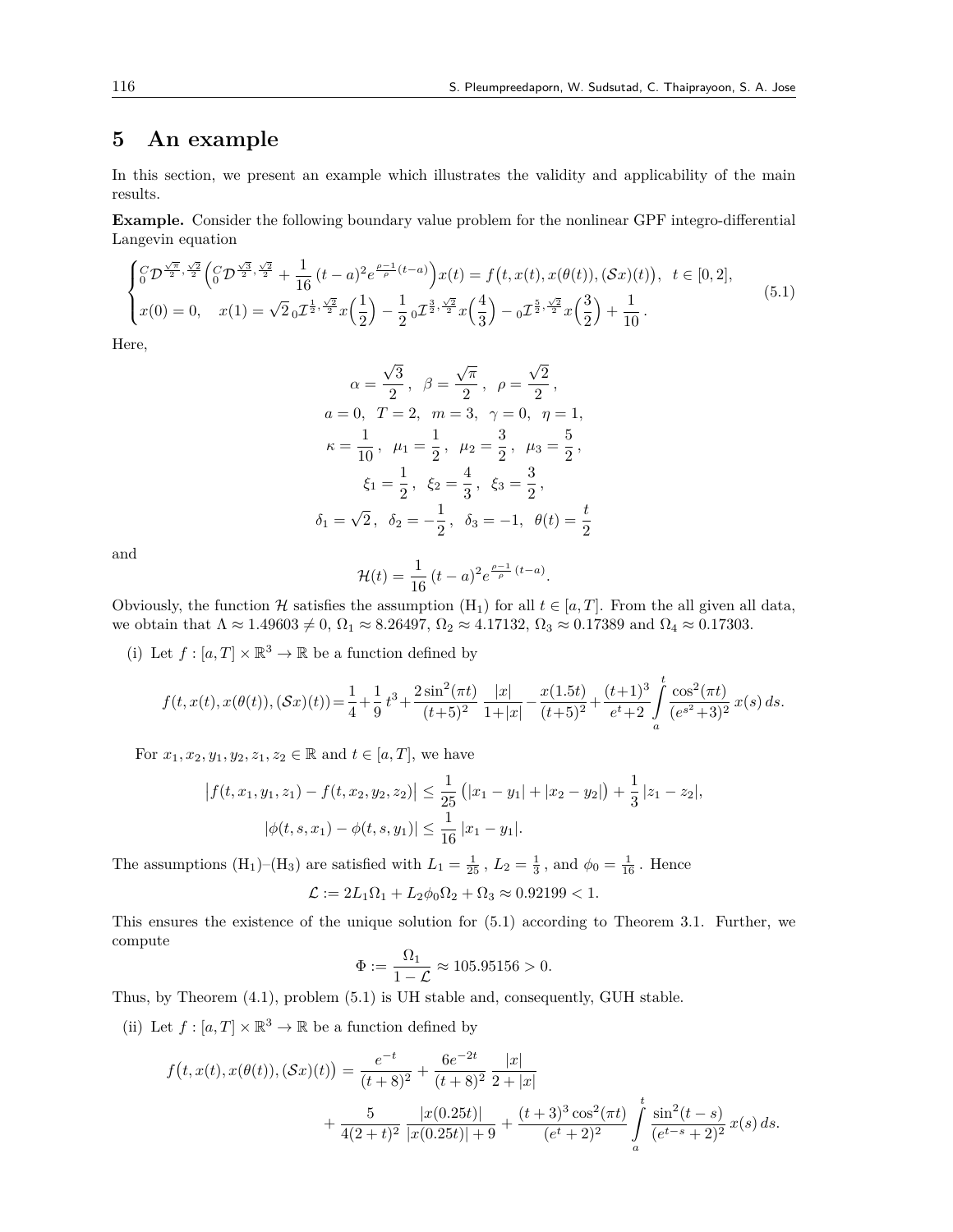It is easy to see that for all  $x_1, x_2, y_1, y_2, z_1, z_2 \in \mathbb{R}$  and  $t \in [a, T]$ , we get

$$
\left| f(t, x_1, y_1, z_1) - f(t, x_2, y_2, z_2) \right| \le \frac{1}{32} \left( |x_1 - y_1| + |x_2 - y_2| \right) + \frac{1}{3} |z_1 - z_2|,
$$
  

$$
|\phi(t, s, x_1) - \phi(t, s, y_1)| \le \frac{1}{9} |x_1 - y_1|.
$$

The assumptions  $(H_1)$ – $(H_3)$  are satisfied with  $L_1 = \frac{1}{32}$ ,  $L_2 = \frac{1}{3}$ , and  $\phi_0 = \frac{1}{9}$ . Hence

$$
\mathcal{L}:=2L_1\Omega_1+L_2\phi_0\Omega_2+\Omega_3\approx 0.84495<1.
$$

Furthermore, for  $x, y, z \in \mathbb{R}$  and  $t \in [a, T]$ , it follows that

$$
|f(t, x, y, z)| \le \frac{e^{-t}}{(t+8)^2} + \frac{2e^{-2t}}{(t+8)^2} |x| + \frac{1}{8(2+t)^2} |y| + \frac{27}{(e^t+2)^4} |z|.
$$

The hypothesis  $(H_4)$  is also valid with

$$
\sigma(t) = \frac{e^{-t}}{(t+8)^2}, \quad \tau(t) = \frac{2e^{-2t}}{(t+8)^2}, \quad \varphi(t) = \frac{1}{8(2+t)^2}, \quad \omega(t) = \frac{27}{(e^t+2)^4}
$$

and

$$
\sigma^* = \frac{1}{64}
$$
,  $\tau^* = \frac{1}{32}$ ,  $\varphi^* = \frac{1}{32}$ ,  $\omega^* = \frac{1}{3}$ .

Therefore, all the assumptions of Theorem (3.2) are fulfilled, which allow to conclude that system (5.1) has at least one solution on [*a, T*]. Moreover, we obtain

$$
C_{f, \Phi} := \frac{\Omega_1}{1 - \mathcal{L}} \approx 53.30408555 > 0.
$$

Thus, by Theorem 4.2, system (5.1) is UHR stable and, consequently, GUHR stable.

## **6 Conclusion**

In this paper, we construct the equivalence between problem (1.1) and the Volterra integral equation. We prove the existence results of solutions for the GPF integro-differential Langevin equation via a variable coefficient with nonlocal integral conditions (1.1) using a variety of fixed point theorems due to Banach, Schaefer and Krasnoselskii. Moreover, we discuss the stability analysis of UH, GUH, UHR and GUHR for the proposed problem (1.1). In addition, an example was given to illustrate our main results. We believe that the all results of this paper will provide considerable potential to interested researchers to develop relevant results concerning qualitative properties of nonlinear GPF differential equations. In a forthcoming work, we shall focus on studying the different types of existence results and stability analysis to an impulsive GPF differential equation with nonlocal integral multi-point conditions.

### **Acknowledgments**

This paper acknowledge the financial support provided by the Navamindradhiraj University Research Fund (NURF), Navamindradhiraj University, Thailand. The authors thank the referees for their careful reading of the article and insightful comments.

## **References**

[1] S. Abbas, M. Benchohra, J. E. Lagreg, A. Alsaedi and Y. Zhou, Existence and Ulam stability for fractional differential equations of Hilfer–Hadamard type. *Adv. Difference Equ.* 2017, Paper No. 180, 14 pp.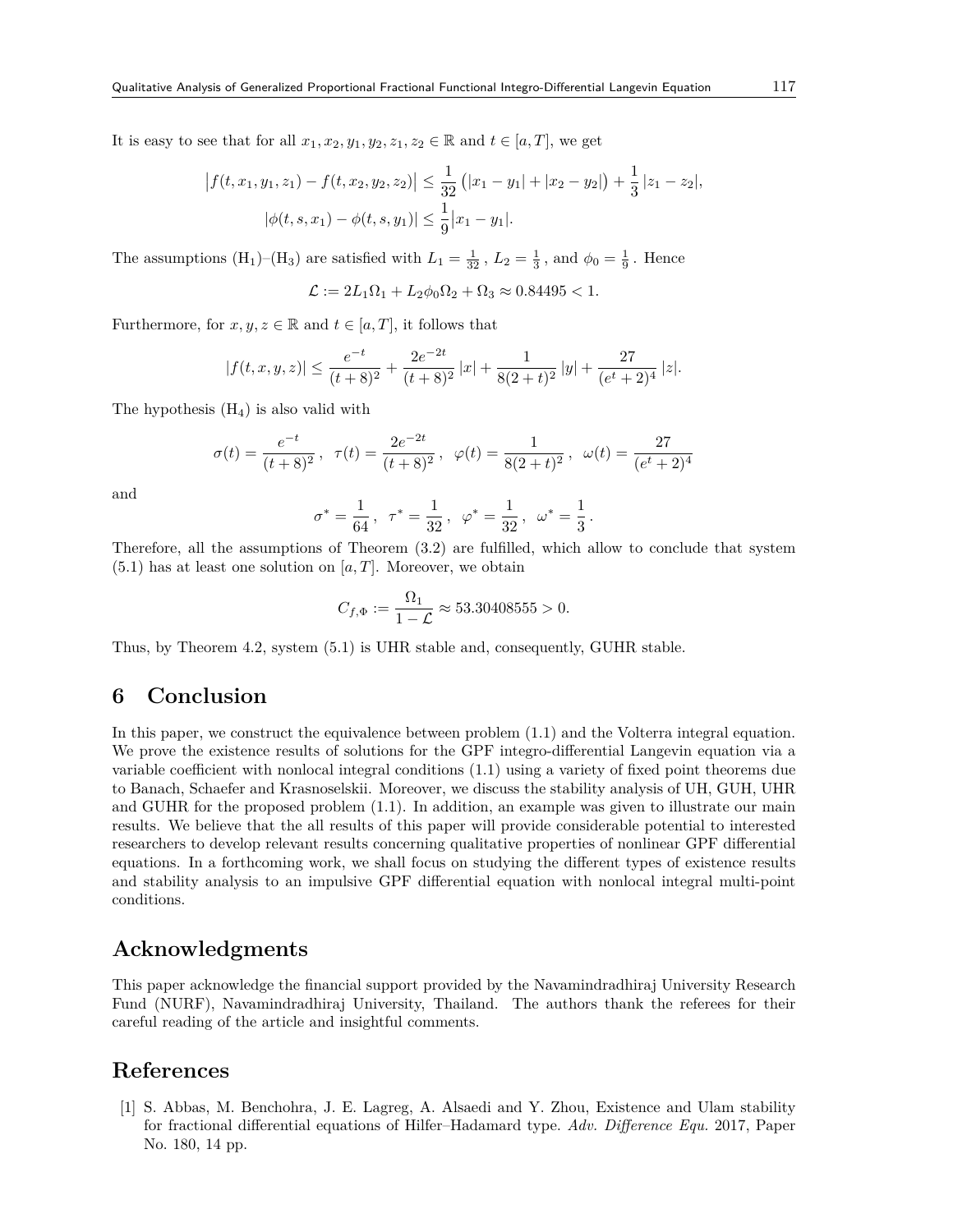- [2] T. Abdeljawad1, F. Jarad, S. F. Mallak and J. Alzabut, Lyapunov type inequalities via fractional proportional derivatives and application on the free zero disc of Kilbas–Saigo generalized Mittag– Leffler functions. *Eur. Phys. J. Plus* **134** (2019), 247.
- [3] R. P. Agarwal, S. R. Grace and D. O'Regan, *Oscillation Theory for Second Order Linear, Half-Linear, Superlinear and Sublinear Dynamic Equations*. Kluwer Academic Publishers, Dordrecht, 2002.
- [4] B. Ahmad, A. Alsaedi and S. K. Ntouyas, Nonlinear Langevin equations and inclusions involving mixed fractional order derivatives and variable coefficient with fractional nonlocal-terminal conditions. *AIMS Math.* **4** (2019), no. 3, 626–647.
- [5] B. Ahmad, M. M. Matar and O. M. El-Salmy, Existence of solutions and Ulam stability for Caputo type sequential fractional differential equations of order  $\alpha \in (2,3)$ . *Int. J. Anal. Appl.* **15** (2017), no. 1, 86–101.
- [6] B. Ahmad and J. J. Nieto, Solvability of nonlinear Langevin equation involving two fractional orders with Dirichlet boundary conditions. *Int. J. Differ. Equ.* **2010**, Art. ID 649486, 10 pp.
- [7] J. Alzabut, T. Abdeljawad, F. Jarad and W. Sudsutad, A Gronwall inequality via the generalized proportional fractional derivative with applications. *J. Inequal. Appl.* **2019**, Paper No. 101, 12 pp.
- [8] J. Alzabut, W. Sudsutad, Z. Kayar and H. Baghani, A new Gronwall–Bellman inequality in frame of generalized proportional fractional derivative. *Mathematics* **7** (2019), no. 8, 747–761.
- [9] D. R. Anderson, Second-order self-adjoint differential equations using a proportional-derivative controller. *Comm. Appl. Nonlinear Anal.* **24** (2017), no. 1, 17–48.
- [10] T. Aoki, On the stability of the linear transformation in Banach spaces. *J. Math. Soc. Japan* **2**  $(1950), 64–66.$
- [11] A. Aphithana, S. K. Ntouyas and J. Tariboon, Existence and Ulam–Hyers stability for Caputo conformable differential equations with four-point integral conditions. *Adv. Difference Equ.* **2019**, Paper No. 139, 17 pp.
- [12] S. Asawasamrit, W. Nithiarayaphaks, S. K. Ntouyas and J. Tariboon, Existence and stability analysis for fractional differential equations with mixed nonlocal conditions. *Mathematics* **7** (2019), no. 2, 117.
- [13] H. Baghani, Existence and uniqueness of solutions to fractional Langevin equations involving two fractional orders. *J. Fixed Point Theory Appl.* **20** (2018), no. 2, Paper No. 63, 7 pp.
- [14] M. Benchohra and S. Bouriah, Existence and stability results for nonlinear boundary value problem for implicit differential equations of fractional order. Moroccan Journal of Pure and Applied Analysis **1** (2015), no. 1, 22–37.
- [15] A. Berhail, N. Tabouche, M. M. Matar and J. Alzabut, On nonlocal integral and derivative boundary value problem of nonlinear Hadamard Langevin equation with three different fractional orders. *Bol. Soc. Mat. Mex. (3)* **26** (2020), no. 2, 303–318.
- [16] W. T. Coffey, Yu. P. Kalmykov and J. T. Waldron, *The Langevin Equation. With Applications to Stochastic Problems in Physics, Chemistry and Electrical Engineering*. Second edition. World Scientific Series in Contemporary Chemical Physics, 14. World Scientific Publishing Co., Inc., River Edge, NJ, 2004.
- [17] E. C. de Oliveira, J. V. da C. Sousa, Ulam–Hyers–Rassias stability for a class of fractional integro-differential equations. *Results Math.* **73** (2018), no. 3, Paper No. 111, 16 pp.
- [18] H. Fazli and J. J. Nieto, Fractional Langevin equation with anti-periodic boundary conditions. *Chaos Solitons Fractals* **114** (2018), 332–337.
- [19] A. Granas and J. Dugundji, *Fixed Point Theory*. Springer Monographs in Mathematics. Springer-Verlag, New York, 2003.
- [20] R. Hilfer, *Applications of Fractional Calculus in Physics*. World Scientific, Singapore, 2000.
- [21] D. H. Hyers, On the stability of the linear functional equation. *Proc. Nat. Acad. Sci. U.S.A.* **27** (1941), 222–224.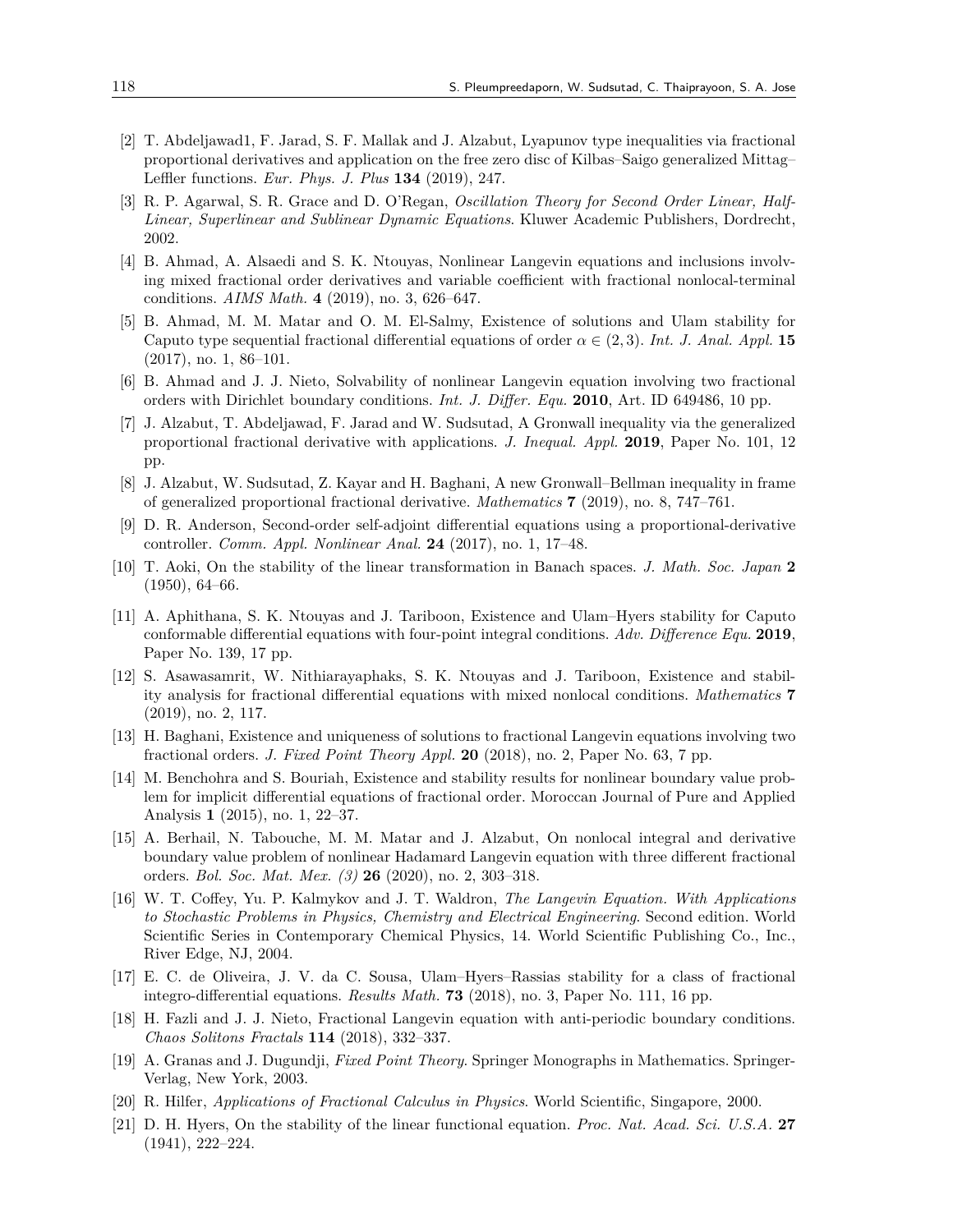- [22] F. Jarad, T. Abdeljawad and J. Alzabut, Generalized fractional derivatives generated by a class of local proportional derivatives. *Eur. Phys. J. Spec. Top.* **226** (2017), 3457–3471.
- [23] A. Khan, M. I. Syam, A. Zada, et al. Stability analysis of nonlinear fractional differential equations with Caputo and Riemann–Liouville derivatives. *Eur. Phys. J. Plus* **133** (2018), 264.
- [24] A. A. Kilbas, H. M. Srivastava and J. J. Trujillo, *Theory and Applications of Fractional Differential Equations*. North-Holland Mathematics Studies, 204. Elsevier Science B.V., Amsterdam, 2006.
- [25] M. A. Krasnosel'skiǐ, Two remarks on the method of successive approximations. (Russian) *Uspehi Mat. Nauk (N.S.)* **10** (1955), no. 1(63), 123–127.
- [26] P. Langevin, On the Theory of Brownian Motion. *Comptes Rendus de Academie Bulgare des Sciences* **10** (1908), 140–154.
- [27] S. C. Lim, M. Li and L. P. Teo, Langevin equation with two fractional orders. *Phys. Lett. A* **372** (2008), no. 42, 6309–6320.
- [28] K. Liu, M. Fečkan, D. O'Regan and J. Wang, Hyers-–Ulam stability and existence of solutions for differential equations with Caputo–-Fabrizio fractional derivative. *Mathematics* **7** ( 2019), no. 4, 333.
- [29] R. L. Magin, *Fractional Calculus in Bioengineering*. Begell House, 2006.
- [30] R. M. Mazo, *Brownian Motion. Fluctuations, Dynamics, and Application*s. International Series of Monographs on Physics, 112. Oxford University Press, New York, 2002.
- [31] M. Obłoza, Hyers stability of the linear differential equation. *Rocznik Nauk.-Dydakt. Prace Mat.* No. 13 (1993), 259–270.
- [32] I. Podlubny, *Fractional Differential Equations. An Introduction to Fractional Derivatives, Fractional Differential Equations, to Methods of their Solution and some of their Applications*. Mathematics in Science and Engineering, 198. Academic Press, Inc., San Diego, CA, 1999.
- [33] T. M. Rassias, On the stability of the linear mapping in Banach spaces. *Proc. Amer. Math. Soc.* **72** (1978), no. 2, 297–300.
- [34] T. M. Rassias, On a modified Hyers–Ulam sequence. *J. Math. Anal. Appl.* **158** (1991), no. 1, 106–113.
- [35] I. A. Rus, Ulam stabilities of ordinary differential equations in a Banach space. *Carpathian J. Math.* **26** (2010), no. 1, 103–107.
- [36] W. Sudsutad, J. Alzabut, S. Nontasawatsri and C. Thaiprayoon, Stability analysis for a generalized proportional fractional langevin equation with variable coefficient and mixed integro– differential boundary conditions. *J. Nonlinear Funct. Anal.* **2020**, Article ID 23, 24 pp.
- [37] W. Sudsutad, J. Alzabut, C. Tearnbucha and C. Thaiprayoon, On the oscillation of differential equations in frame of generalized proportional fractional derivatives. *AIMS Math.* **5** (2020), no. 2, 856–871.
- [38] W. Sudsutad and J. Tariboon, Nonlinear fractional integro-differential Langevin equation involving two fractional orders with three-point multi-term fractional integral boundary conditions. *J. Appl. Math. Comput.* **43** (2013), no. 1-2, 507–522.
- [39] J. Tariboon, S. K. Ntouyas and C. Thaiprayoon, Nonlinear Langevin equation of Hadamard-Caputo type fractional derivatives with nonlocal fractional integral conditions. *Adv. Math. Phys.* **2014**, Art. ID 372749, 15 pp.
- [40] S. M. Ulam, *Problems in Modern Mathematics*. Science Editions John Wiley & Sons, Inc., New York, 1964.
- [41] S. M. Ulam, *A Collection of Mathematical Problems*. Interscience Tracts in Pure and Applied Mathematics, no. 8 Interscience Publishers, New York–London, 1960.
- [42] J. Wang, L. Lv and Y. Zhou, Ulam stability and data dependence for fractional differential equations with Caputo derivative. *Electron. J. Qual. Theory Differ. Equ.* **2011**, No. 63, 10 pp.
- [43] J. Wang, Y. Zhou and M. Medved', Existence and stability of fractional differential equations with Hadamard derivative. *Topol. Methods Nonlinear Anal.* **41** (2013), no. 1, 113–133.